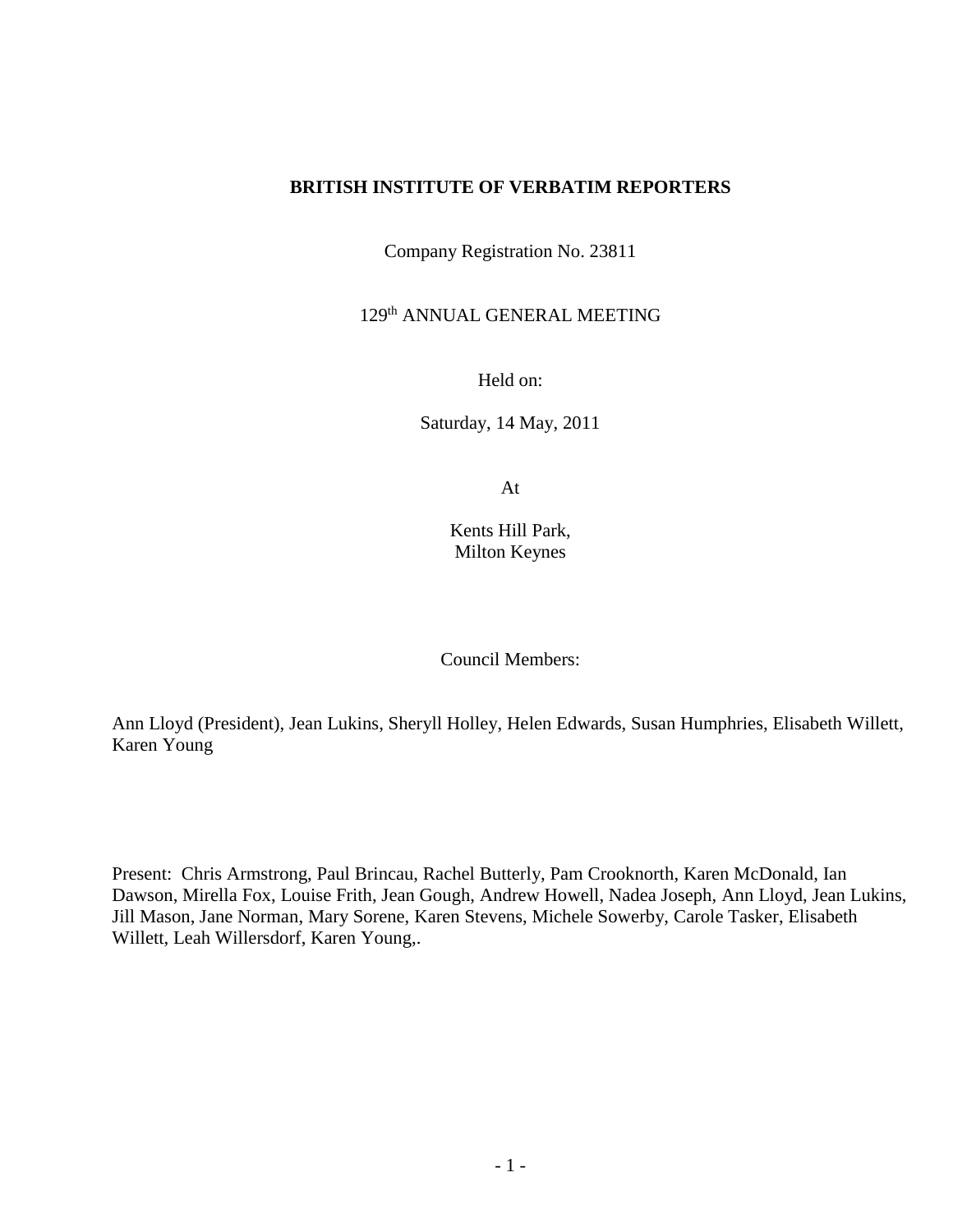**PRESIDENT:** Firstly, let me welcome everyone to the AGM today in Milton Keynes. First, I will call on Mary to read the notice. (The notice was duly read) Thank you, Mary. Are there any apologies for absence?

**SECRETARY:** Laura Harrison, Jenny Chandler, Stephanie Stamp, Nicky Misso, Hilary Maclean, Pauline Miller, Angela Chew, Anne Mills, Aine Aughney-Macdonald, Nicky Leahy, Christine Lawton, Pauline Humphreys, Heather Morris, Michael Laidlaw, Franny Barrett, Joanne Naughton, Sarah Edwards, Roger Bell, Jackie Roper, Barbara Bennett, Helen Davies, Margaret Beaumont, Susan Wiltshire, Sandra Khan, Diana Burden, Margaret Stevenson, Sandra Evans, Sharon Scott, Shelley Dutton, Audrey Shirley, Carina Raglione, Rita Fox, Frances Dobson, Miriam Weisinger and Robyn Nott.

**ELISABETH WILLETT:** Lindsay Bickers.

**CHRIS ARMSTRONG:** Carolyn Stewart.

**LEAH WILLERSDORF:** And Julie Smith.

**PRESIDENT:** The minutes of the last meeting. I think these have already been circulated to members. If any member would like another copy I think that Mary has some available. (Same distributed) Is everybody happy to agree the minutes? (Show of hands) I think we can take them as agreed.

**SECRETARY:** I will get you to sign them later.

**PRESIDENT:** All right.

It is my pleasure on behalf of the Council of BIVR to welcome you officially all to this year's AGM, being held for the first time in Milton Keynes. I am so pleased that you have been able to attend today and hope that the facilities on offer here have met with your expectations. I was rather expecting to be running into some famous concrete cows but that pleasure has so far eluded me.

This year we are once again continuing in the vein of holding our meetings outside of London, being ever hopeful - as we inevitably always are - of attracting as many people as possible to this annual event.

As you will no doubt be aware, the Council continues to meet throughout the year on a regular basis. During our meetings we have contemplated the possibility of many different venues and themes for our AGM, amongst which - let me tell you - was my favourite of holding it at a luxury spa, but then we realised that perhaps not much in the way of business would be actually achieved. We would all have felt very refreshed at the end of the day but that would have been about it. Ultimately the Council were of the view that Milton Keynes, with its extremely good road and rail links, would be an attractive proposition, and so here we are at Kents Hill Park today.

I am afraid that I have to start my address on a rather sad note. As I am sure you are all aware by now, it has been decided by Her Majesty's Court Service (in their rather questionable wisdom) that stenographers will no longer be used to record cases with effect from March 2012, our role being superseded by court clerks, whose unenviable task it will be to supervise the digital recording of cases.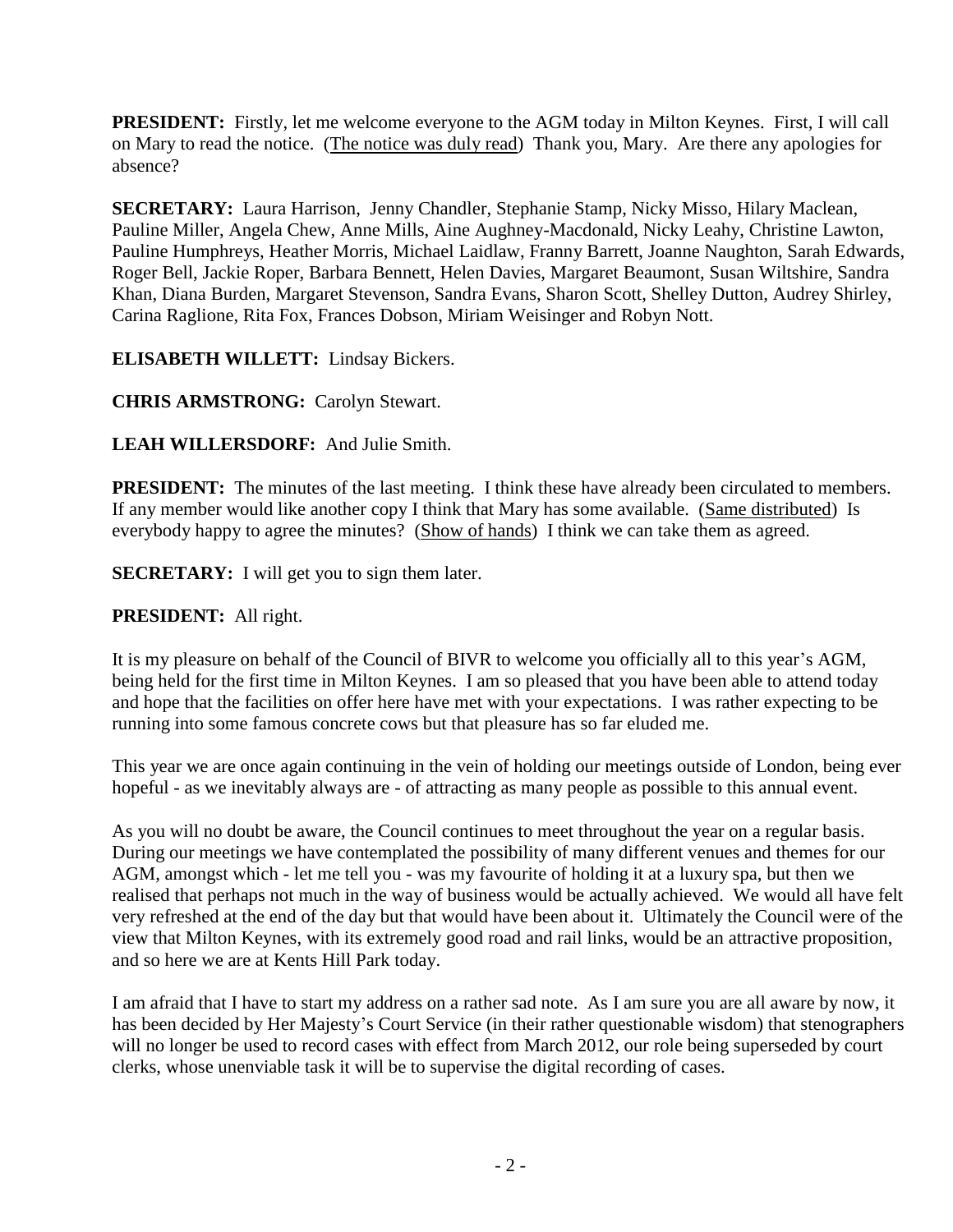We have all been aware for a long time that this would eventually happen. When it was finally announced earlier this year that the long-standing tradition of stenographers working within the court system as "keeper of the record" would be something that would be consigned to the annals of history, it caused some disquiet amongst those within the legal profession, some of whom have questioned whether justice will be properly served by the digital recording system, and whether or not expensive retrials will result if, for instance, no record of a witness's testimony is available, be that through the result of human error, overworked court clerks simply forgetting to switch the recording on, or through some sort of technical malfunction. I suppose we shall just have to wait and see on that score.

Anyway, that is the bad news out of the way.

I now move on to more positive things and, as we all know, when one door closes, another most definitely opens, and that has always been the case within our profession. We hope that "other door" will be found in the all new BIVR website, which was launched with a modest fanfare in April, through which our Members will very soon start to reap the rewards from it being a more user-friendly site, both in terms of putting reporters and employers in contact with one another, both in this country and anywhere else in the world, as well as being a portal through which to contact colleagues, buy and sell equipment and also to source whatever employment opportunities may present themselves.

There has been quite a significant sea-change over the last three years in respect of how various types of work are sourced with more and more businesses relying upon the internet to locate and directly contact qualified verbatim reporters on our list instead of using the hitherto traditional route of established reporting firms. We feel that we have made it much easier for this to happen by providing prospective employers in advance with the basic details of each of our members through the reporter search facility, which, as you know, includes information on the specialist areas in which we work, the various systems for reporting that we use, our geographical location, et cetera.

As an aside, I would just add that it came to my attention recently that there is an apparent shortage of reporters in Scotland, so if anybody is contemplating relocating following enforced redundancy from the courts, then you may find that lacing up your boots and trekking north of the border may subsequently prove to be a good idea!

This brings me quite nicely on to the topic of membership of BIVR. I would assume that everybody here understands how critically important it is for all of us at this time to be members of a professional body and to engage in continuing professional development (CPD). Unfortunately, some are not so likeminded. There are still lots of very good reporters working in the private field who do not hold a current BIVR membership or who, astonishingly in fact, have never been members at all.

The Council have discussed this apparent reticence to apply for BIVR membership and what steps we could take to persuade reporters that it would be in their interests to join our ranks. Upon looking at the criteria for the membership examination as it currently stands, we took the view that an overhaul is long overdue and decided that probably a fresh approach is needed in order to make it more up to date, relevant and to be somewhat more reflective of the society in which we live and work. We feel that in order to attract more members it may be a good idea if we were to adopt a system that is now used in secondary school GCSE examinations whereby 50 per cent or more of coursework counts towards the final qualification.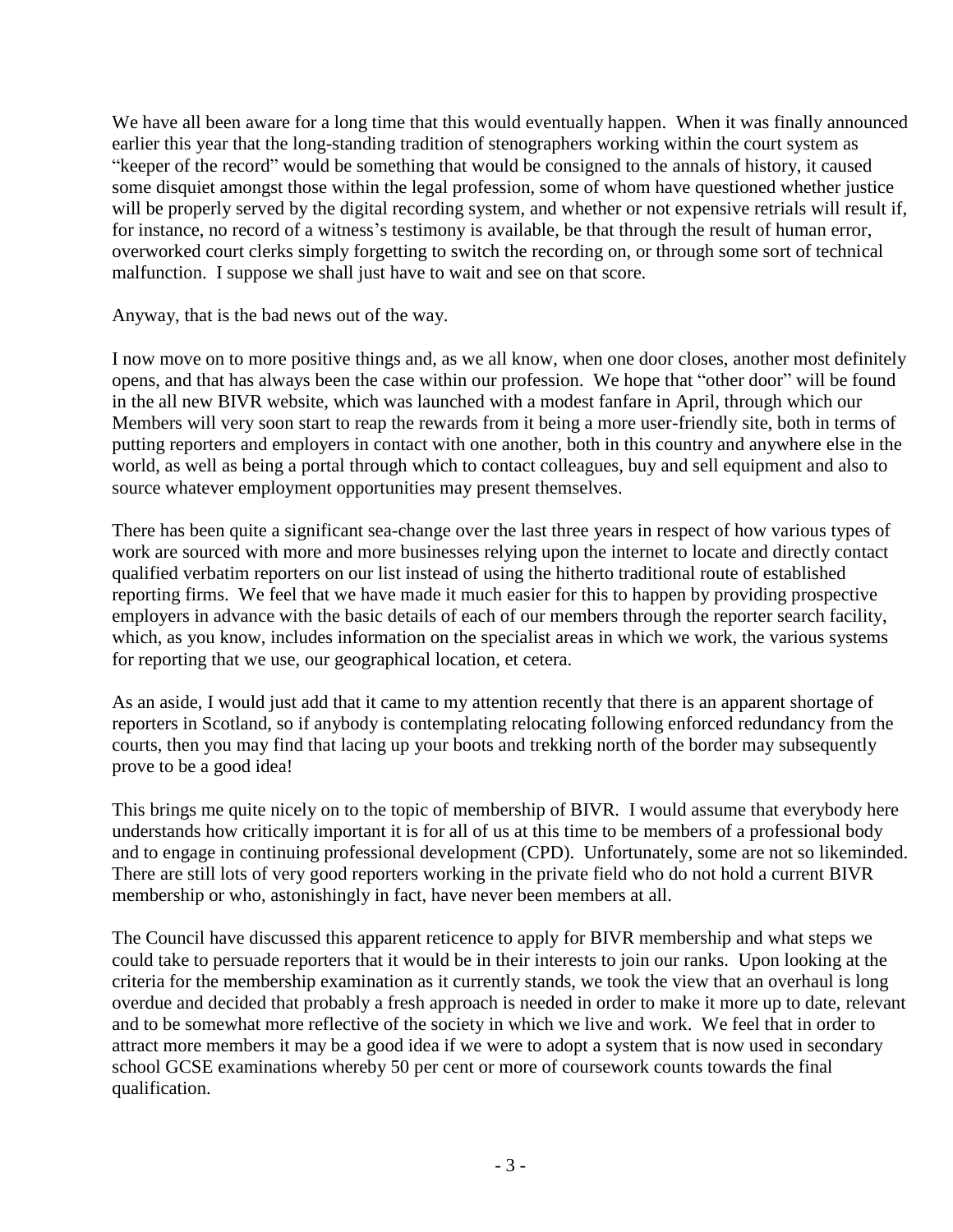It has been suggested that in order to qualify for full BIVR membership one should be able to meet or produce the following:

- $\triangleright$  An up-to-date curriculum vitae;
- $\triangleright$  a letter of confirmation from an employer/agent that one has worked for at least a two-year period in a particular field of reporting and has produced work of a consistently high standard;
- $\triangleright$  two specimen transcripts with appropriate redactions where necessary; and
- $\triangleright$  two independent referees confirming one's integrity and that one would therefore be a suitable candidate for admission into BIVR.

The one condition that would always remain would be a shorthand speed certificate for at least 180 wpm.

The examination criteria itself is ostensibly a matter for the Council to set as it feels appropriate. However, I would welcome any feedback or strong opinions that you may have in this regard as I feel that we do need an open and transparent policy debate on a matter as important as changing the way in which reporters are admitted into Membership.

It is to the advantage of us all that we are, and continue to be, members of a professional body, particularly for those working in the regulatory sector. As you will know, like it or not, this work is all subject to the competitive tendering process. During these tendering rounds if contractors were able to show on their tender documents that they only employ reporters who hold current membership of BIVR, whose members are bound by a code of ethics which appreciates and understands the need for confidentiality in sensitive matters, then that will only serve as a makeweight in favour of retaining reporters as opposed to just having the hearings digitally recorded.

It may also result in contractors actually taking positive steps to ensure that the reporters they use on a regular basis are fully qualified and properly certified members of BIVR where they can see the distinct advantages to them in so doing. It may be a good idea to remind these regulatory bodies that when they are considering digital recording, as opposed to verbatim reporters, with the result being that sound files would be transmitted across the internet to goodness knows where, confidentiality could so easily be compromised.

I know that I am preaching to the converted, but it should be noted that a very good reason for holding BIVR membership is that if we expect to receive professional fees - and quite honestly I do not see anybody sitting here today who would not hold that opinion - then we should all belong to a professional body. There are some contractors, who shall of course remain nameless, who deem it acceptable to pay reporters pitiful amounts in attendance money for regulatory work, even in some cases paying exactly the same rates as those we were achieving 25 years ago. I know for a fact that some of the people these contractors are using are not qualified verbatim reporters, but of course there are no checks undertaken to ascertain the credentials of the people who present themselves in these hearings and "appear" to take a verbatim note.

To try to address this issue, we have discussed the idea within Council of maybe having a photograph on our BIVR accreditation certificate and always wearing it in any hearing as a sort of badge of honour. It would soon become apparent then to employers that those who wear a BIVR badge are fully qualified and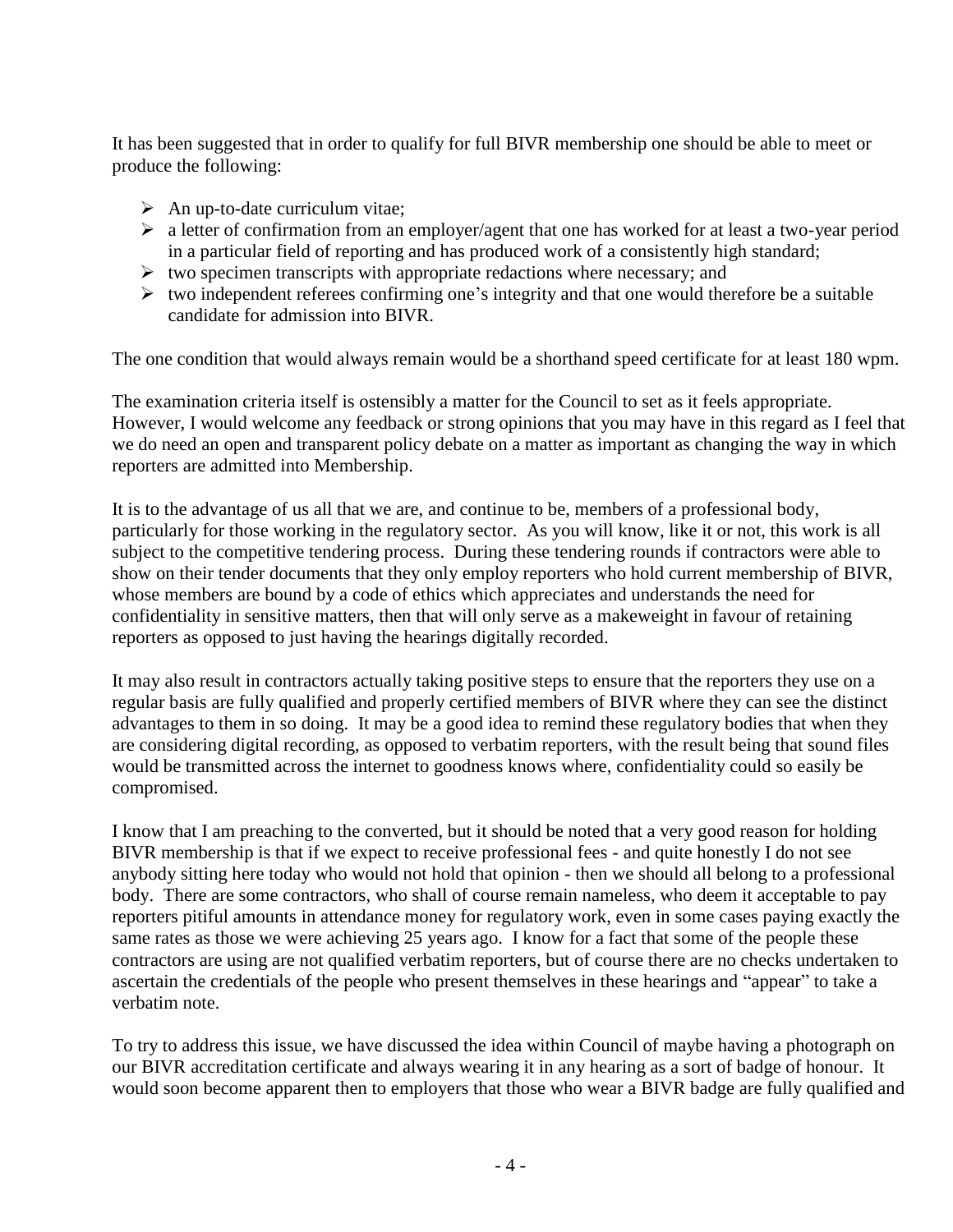that those without one - well - are something else entirely. We really need to get the message across to all parties in the areas in which we work, be that to regulatory bodies, the legal profession or to the contractors themselves, that we are professionals who do a difficult job and who should be taken seriously.

On the subject of fees, we are all aware that at this time it would be impossible for us to seek an increase in the fees that we receive, and, unfortunately, that may remain the position for some time to come. It has been drawn to my attention that there is a wide disparity in the fees that are currently being paid by various contractors. Personally I think it is really unacceptable to expect an experienced, fully qualified verbatim reporter to spend a whole day on a job for exactly the same pay that we received a quarter of a century ago. What on earth are these contractors thinking?

Equally, one wonders why experienced reporters continue working for these companies that offer such poor remuneration.

I really cannot understand it when, conversely, there are contractors in the marketplace who are extremely fair, who value a quality product and who recompense their reporters accordingly.

The fact is, despite the current austerity measures, there is quite a lot of work out there for reporters and, remember, it is a free market economy. With the prospect of achieving greater employment opportunities through the new website, we hope to encourage more experienced reporters into the fold and hopefully they too will then see the benefits that membership can offer.

Having said all that, it is up to all of us to maintain high standards of both work and appearance. We can only be judged by what we produce and if we produce poor transcripts then we will lose all credibility and accordingly will find ourselves without any work at all, being replaced by digital recording in all sectors.

I should like to take this opportunity now to ask everybody, no matter how experienced you are, to please make sure your work is of a consistently high quality. Proofreading your work is of paramount importance. It is recommended that a mental break is taken between finishing the production of a transcript and the final proofread and, if you have the luxury of being able to read over your work a day or so after having produced it, then certainly take it. On dailies this is of course not possible, but in those circumstances it can be a very good idea to read colleagues' turns as this does reduce the possibility of errors creeping in.

On the theme of continuing professional development, it is with this in mind, and following numerous requests, that we are today offering workshops on the two main software packages, CaseCatalyst and Eclipse, which are used by the majority of reporters. Pen writers too may benefit from understanding how these systems work if they should ever choose to seek work as scopists. Speaking from experience, I can say that I have used Eclipse in the edit mode for the past seven or eight years and I am acutely aware that there continues to be a shortage of good editors whose skill is invaluable in the preparation of quality transcripts.

We have been very fortunate today in having had the pleasure of the company of Linda Bruce, who shared her expertise with us on what is expected of reporters who are thinking about becoming or are intending to become qualified STTRs. Linda's antecedent history shows that she is at the top of her game in this field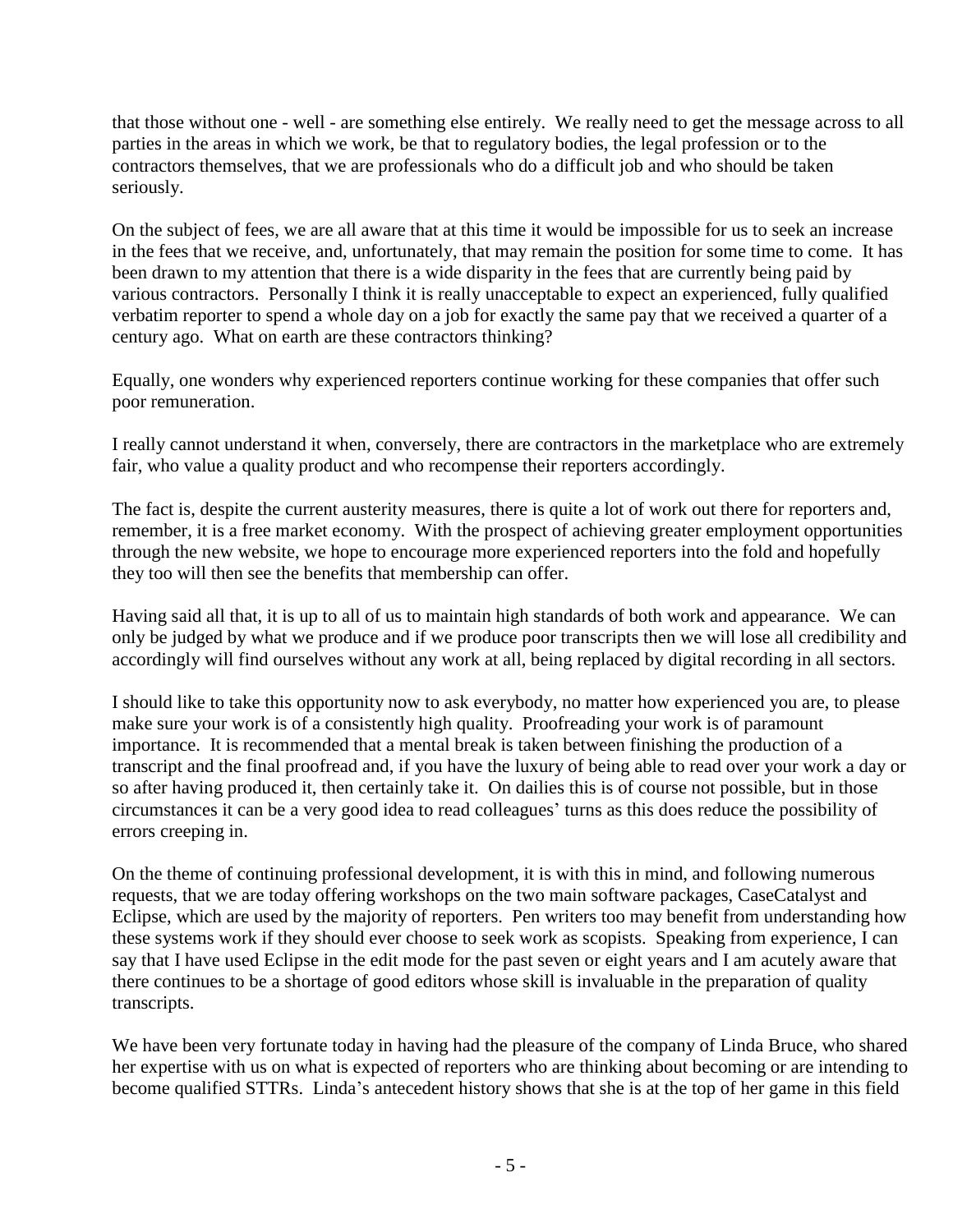and is perfectly placed to advise us on all matters connected to this very interesting and rewarding field of work.

I have to thank Andrew Howell and Susan Humphries for giving up their time and offering us the benefit of their knowledge in their respective CAT system software. I happen to know that Andrew crosses the divide between the different software systems, having worked with both, and therefore is knowledgeable in respect of both systems; so we are extremely grateful to both him and Susan for sharing their expertise with us today.

The object and purpose of today, apart from obviously holding our AGM, is to present Members with an opportunity to understand further technologies with which they may not be familiar but which they may ultimately discover makes their job much easier. Let's face it, our job is hard enough as it is these days and anything that assists in making life just a little easier is always very welcome. I hope that Members will find today extremely useful, whatever system of writing they currently use.

I must also say a big thank you to Mary for all her hard work both today and over the last year. She has been an invaluable support to me during my past year as President and continues to work tirelessly on behalf of BIVR. I would also thank Raymond for his videography services today, which will assist in making today's meeting accessible to all our Members.

Finally, a big thank you to everyone who has attended. I hope you manage to take away at least something from the workshops that you did not know before. Today is a great opportunity for the exchange of ideas and tips amongst colleagues, and I suggest that we all take full advantage of what other people know.

Those who know me will know that I have an insatiable thirst for short-forms and more efficient ways of writing particularly long multi-syllabic words and am always pestering colleagues for tips along those lines. It seems that everybody knows something useful about a piece of software, or a great short-form for something, but no matter how simple or small that is, if we can all pool what we each know then we will only serve to enrich our knowledge and that will ultimately make us better reporters.

I thank you all for your attention and I now open the floor to any questions or comments you may have at this point.

**JEAN GOUGH:** The proposal that you put forward for a possible new method of Membership seem very sensible. What sort of timescale do you have in mind for introducing it, or is this in its very early stages?

**PRESIDENT:** It is in its very early stages. I wanted to mention it today just to get some feedback on what Members thought of the idea of changing the exam, making it more up to date and more fluid. We have not set a timescale at all yet. At the moment the examination is still as it has always been.

**ANDREW HOWELL:** I notice you said for the employer to show a two-year period. Would not one year be fairer? Working for anybody for two years consistently, especially now as more and more people are freelance, is going to be very difficult to prove. When we were trained in the old days we tended to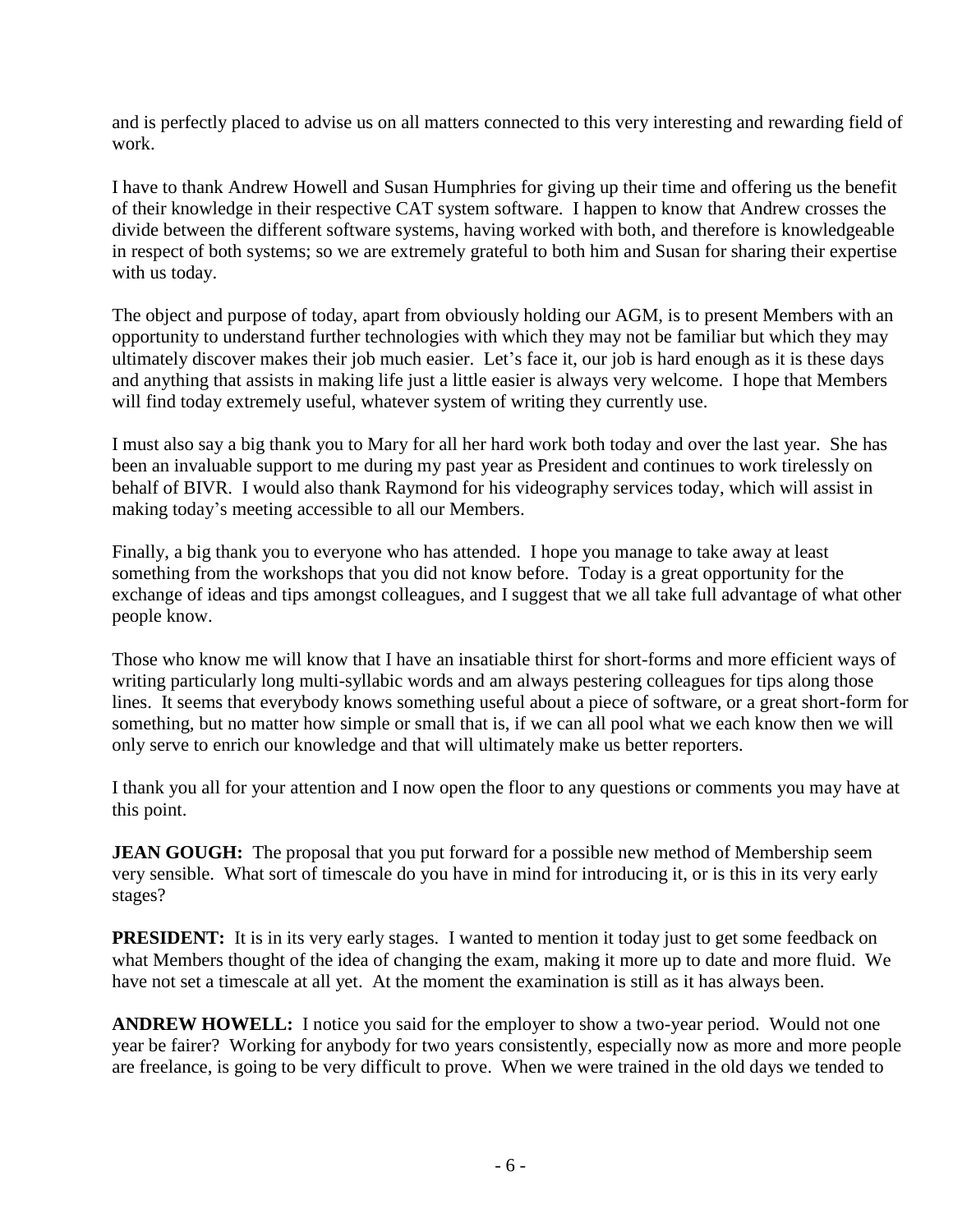not spend more than say a year to 18 months' training, depending on how good you were, so maybe two years is too long. That is just my opinion.

**PRESIDENT:** You think it is too long. We welcome your comments and any feedback you may have. Okay.

**ANDREW HOWELL:** Another one. We have got a minimum speed of 180. Will you be offering higher speeds as well?

**PRESIDENT:** Yes. That is just a minimum requirement, which is what it is now. That will not change, but of course any higher speed is fine.

**JEAN GOUGH:** You mentioned the possibility of having a photograph on the BIVR membership card. I think that that is a good idea. As a registered NRCPD speech-to-text reporter, we are required to have a card with a photograph, which some agents insist you take along and produce at every assignment.

**PRESIDENT:** I think that is right. I think we should do that.

**JEAN GOUGH:** I am very proud to be able to do that. I have never actually been asked for the card, but I tend to take it out of the case and literally just put it on the desk so people can see it. I think that that would be a very good step forward.

**PRESIDENT:** It would make it more visible to people who really do not know what we do from the next person. When they come to realise that some of us have badges and that some do not then they will start to question why, hopefully. That is the idea behind it anyway, so yes.

**JEAN GOUGH:** That is the point.

**PRESIDENT:** That is a good point you have made about already having one. Does anyone else have any comments?

**ELISABETH WILLETT:** Could we ask the Members present how they feel about rotating the venues around the country? You know, have you been happy to come to Milton Keynes today, even if it is Cup Final day and the roads are full? Are you against the idea of ever going back to London? Do you want to go to Manchester next time?

**CAROLE TASKER:** Yes.

**ELISABETH WILLETT:** Or Edinburgh.

**SUSAN HUMPHRIES:** Edinburgh would be nice.

**ANDREW HOWELL:** We could go further north every year and then when we get to Inverness go back down to London.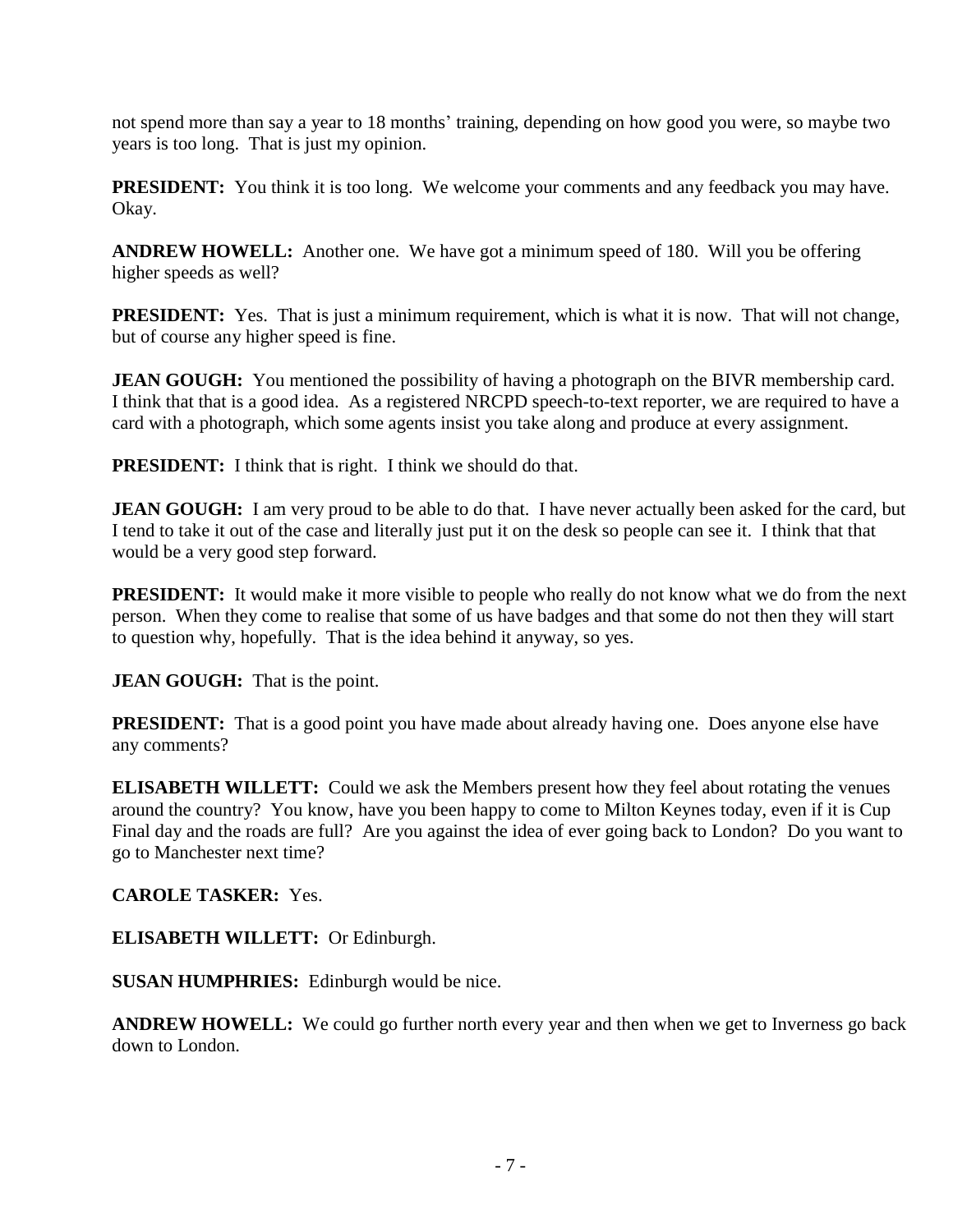**PRESIDENT:** Hopefully everyone has been very happy with the venue that we have chosen for today. If anybody does have any complaints about it please let me know. We feel that they have done quite a good job here today and that the facilities are excellent. And, as I said in my address, it has very good road and rail links. It can be difficult in London, especially at the weekends with lots of engineering works and things.

**ANDREW HOWELL:** Do you think that we should do like the NMC do and have some BIVR thing in each separate UK nation, like one in England, one in Wales, one in Scotland and one in Northern Ireland? There are a number of Northern Ireland reporters who do not seem to have a massive presence in BIVR. I do not know of any in Scotland. I know that they are pretty much their own union up there - the ones that are there.

**PRESIDENT:** I have heard there is a shortage in Scotland.

**ANDREW HOWELL:** "Hen's teeth" is what I was told by a solicitor. You have to book them months and months in advance, so there are opportunities there I am told. It just seems if it was in each country of the UK...

**PRESIDENT:** You mean if we went on tour?

**ANDREW HOWELL:** Yes.

**PAUL BRINCAU:** Can I propose Las Vegas?

**PRESIDENT:** I don't think that we can stretch to that; but you mean holding the meeting in each different country in the union?

**ANDREW HOWELL:** I just think it would be fairer. I mean the whole country is skewed towards the southeast, although less so now.

**PRESIDENT:** It has traditionally always been in London. That is why we have tried to move it around. Last year was the first year of our experiment when we went to Birmingham. We had a very good attendance there and we have had a good turnout today. So it obviously is working. If the message is getting out there that it is easier, people have a great day and learn a lot then, you know, it can only serve to encourage more people to attend.

**ELISABETH WILLETT:** As I seem to be the historian of BIVR, when I first started in this profession the AGMs were at 12.30 on a Monday - the first Monday in April I think - and no one was ever there except principals of firms.

**PRESIDENT:** They were all men, were they not?

**ELISABETH WILLETT:** All men. The first time I went there was with Helen Tennyson. We created mayhem because we said "Why do we have to have this meeting at 12.30? We are having to give up a day's fees, you know, to come here." The principals of course did not have to because they had workers working for them, you know, like drones. Well, no, the drones don't do anything. I went to a lecture on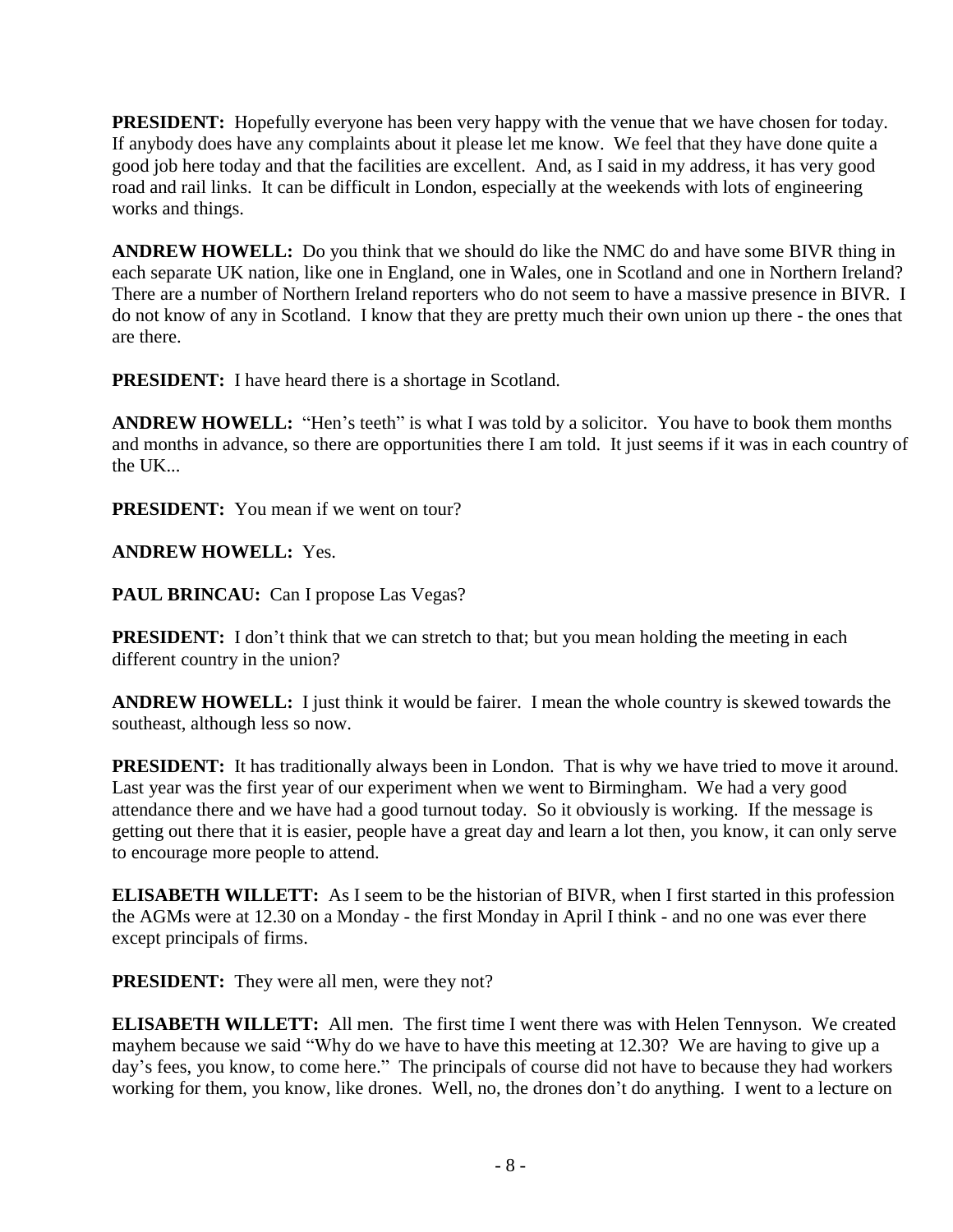bee keeping the other day and the drones in the beehive apparently only eat and have sex, so we obviously were not the drones. We were the workers, the female bees working away. It took us an awfully long while to move from that 12.30 on a Monday to six o'clock on a Monday night and then to a Saturday. We had an awful lot of opposition even to a Saturday, didn't we? So well done for having got us this far. I think today has been great. We are becoming professional by having training as well as an AGM.

**PRESIDENT:** We absolutely have to have "continuous professional development", which is the buzz word now.

**ELISABETH WILLETT:** Just before we came in I was talking about the standards of English. I know the language is evolving, but there are still basic things. One of the things that is really bugging me at the moment is the way people always talk about the "amount of people". You do not have an amount of people, you have a number of people. Even the BBC - dear old Beeb - talks about amounts of people now. If only we could find some way of having an English workshop, but I do not know how you would do it. I really do not know how you would do it, but it would be so useful for all of us so we that we would correct everybody.

**PRESIDENT:** You would have to take it from people's CVs. If they have a degree in English then hopefully they do have some understanding of grammar, but maybe the two do not go hand in hand.

**PAUL BRINCAU:** You find lawyers in court are even worse. What's the point? Language evolves and if "amount" is the word, that is it now, that is what is used. People might not like it…

**PRESIDENT:** It has slipped into common usage. Also "Innit" has slipped into common usage, hasn't it Betty?

## **ELISABETH WILLETT:** Yes.

**PRESIDENT:** Unbelievably so.

**ELISABETH WILLETT:** I was reading an article and the reason given for it is because we have so many ways of saying "innit" in English, whereas in French they have only got one way and in German they have only got one way. Therefore they have no problem: it is grammatical. But we have to have "innit" because that encompasses three or four terms. It just makes me cringe, but that's just me - oldfashioned, fuddy-duddy.

**ANDREW HOWELL:** But "innit" is better in a transcript if it is an East-End witness giving evidence, rather than saying "Is it not?" at the end of every sentence. (Murmurs of approval) It just doesn't look right.

**PRESIDENT:** Yes, it gives a better reflection.

**PAUL BRINCAU:** This goes on what from what Andrew said. You were talking about the initial period that we worked for a principal before. I was thinking, should we make it difficult for people to join the Institute?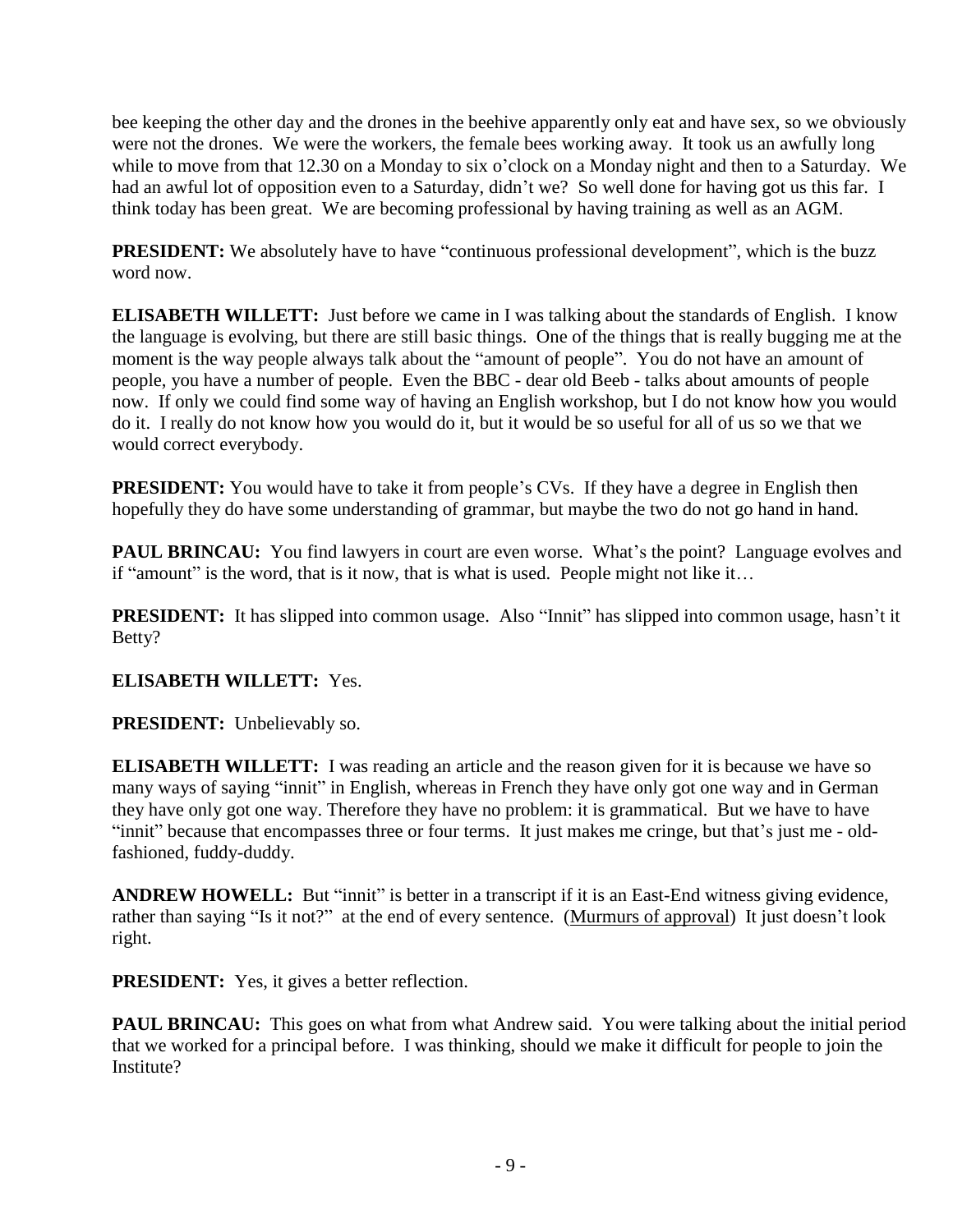**PRESIDENT:** No, the converse: we want to make it easier for people to join.

**PAUL BRINCAU:** In other words we should not set a criterion that is too high.

**PRESIDENT:** We have to set some criteria.

**PAUL BRINCAU:** But not too high. The important thing is actually what you said first, to encourage people by the use of this new website we have got. Then when we have enough ---

**PRESIDENT:** And the badge.

PAUL BRINCAU: And the badge. I mean a proper badge, not a silly little thing.

**PRESIDENT:** No, with your photograph on.

**PAUL BRINCAU:** I am not wearing a badge with a photograph on.

**PRESIDENT:** Why not?

**PAUL BRINCAU:** That looks silly. I would never wear anything like that.

**PRESIDENT:** As Jean says, she has to have a badge.

**PAUL BRINCAU:** But Jean is workings for...

**JEAN GOUGH:** I am NRCPD registered

**PAUL BRINCAU:** That is maybe why.

**PRESIDENT:** You work for the GMC, so...

**PAUL BRINCAU:** I don't work for the GMC; I work for myself.

**PRESIDENT:** Well, you attend hearings.

**PAUL BRINCAU:** Absolutely. But I think putting badges on is bit naff to be honest - with photographs on, you know.

**JEAN GOUGH:** I think ---

**PAUL BRINCAU:** I didn't say anything. I only mentioned it because you raised it.

**PRESIDENT:** You are entitled to your opinion, yes, of course.

**PAUL BRINCAU:** I mean, how many people? Why not have a straw vote to see how many people would agree to wear a badge here and see who says yea or nay. That apart, it is the whole thing I am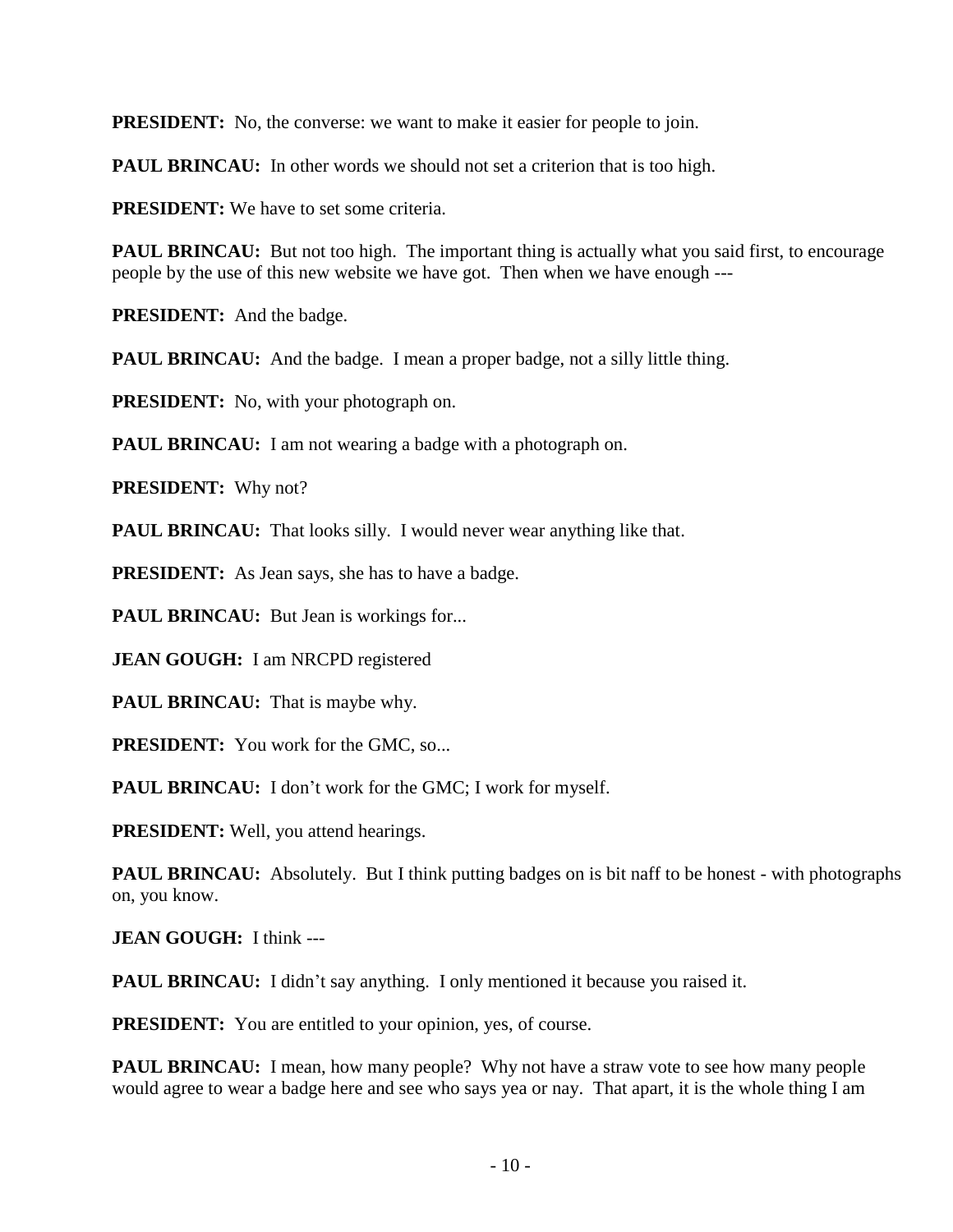talking about, whether we should not put a criterion that is a level too high where people would say "I can't be bothered. I'm getting work now. I'm not exactly being encouraged by my principal to join." Why say "I want to go with the Institute and risk failing an exam?" You see, when a lot of us took exams - I was one of them; Mary failed me the first time - we had to go in and take our exams and they were hard. Then we had to reach a level and that was great. When I passed I felt elated. Unfortunately we cannot do that now.

### **ANDREW HOWELL:** Why not?

**PAUL BRINCAU:** Because people do not care if they are in the Institute or not. How many people have been got onto the books?

**PRESIDENT:** We have to make them care; we have to make them care that they are not in it.

**PAUL BRINCAU:** We are not going to make them care by saying to them "Look, you have to leach this level before you can become a member", because they will say "Yeah, okay".

**ANDREW HOWELL:** Personally I think that 180 is too low. It is not that fast. It is only three words a seconds.

**PAUL BRINCAU:** It is a start.

**ANDREW HOWELL:** If you are a lawyer or a solicitor looking for a court reporter, you are more likely to take one off the BIVR website who has some degree of qualification than some ---

**PAUL BRINCAU:** You say that because you have ---

**ELISABETH WILLETT:** Can you remember that there is a shorthand writer taking a note. Do not talk over each other.

**ANDREW HOWELL:** I am terribly sorry, Helen.

**PAUL BRINCAU:** I think it is all right a lot of us saying higher than 180 as most of us here can go higher than 180, but we could not at the time we joined the Institute. We have to think of young people who are 18 --

**ANDREW HOWELL:** There aren't any.

**PAUL BRINCAU:** -- to 20.

**PRESIDENT:** There are none.

PAUL BRINCAU: I don't know.

**PRESIDENT:** We are trying to encourage people to become Members who have been reporters for years and who have never joined the Institute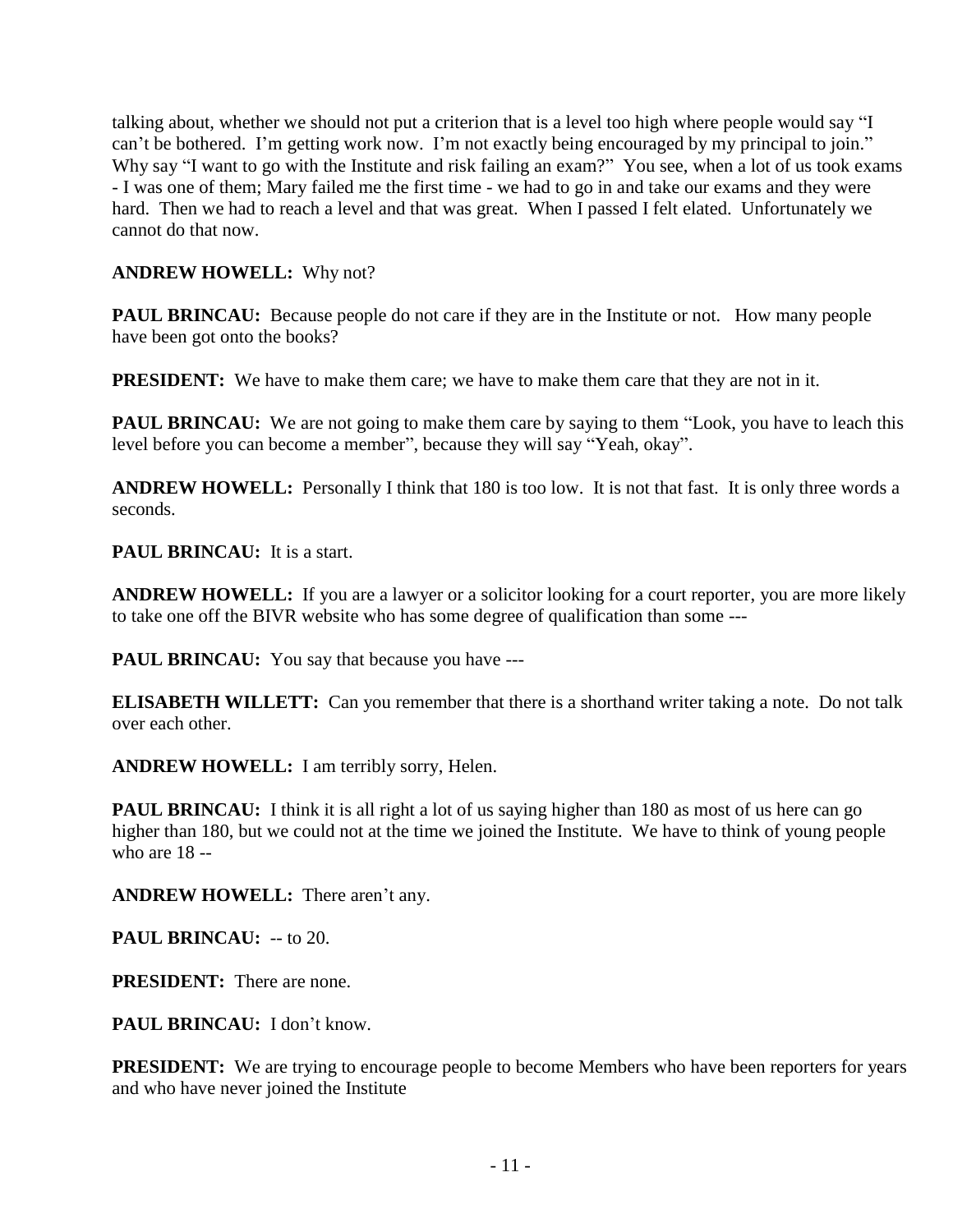**PAUL BRINCAU:** What about the younger ones? Are we going to end up - shall I quote Will Carling from the RFU - like a bunch of old farts? (To the shorthand writer) Can you spell that? Is it in your dictionary?

We need young people. We do not want to encourage old people to join; we want to encourage young people to join.

**PRESIDENT:** We want to encourage all people to join who are doing the job.

**PAUL BRINCAU:** Exactly, but what you have just mentioned is that we are trying to encourage the older people.

**PRESIDENT:** Just the people who are already working in the profession who are not Members and who should be.

**PAUL BRINCAU:** It might be easier to encourage those who are just getting to the qualifying stage.

**ELISABETH WILLETT:** Could I ask Paul a question? Are you suggesting that we have a method whereby you can merely sign up and join the Institute without any form of examination at all? Do you think that that is the way to go forward?

**PAUL BRINCAU:** No, let us have an examination. Let us have the examination we had when I joined and when a lot of us joined. I think it was 160 for an associate but then you had six months to reach your 180, otherwise you had to start again. The system worked then; why change it?

**PRESIDENT:** We want to make it more relevant to today. It does not seem to have a lot of relevance answering questions about things when people do not work in that field or have no knowledge of. If they are judged on what they do on a day-to-day basis and if their work is of a consistently high standard, then there is no reason why they should not be admitted into BIVR Membership if they meet the criteria - if they have the points I pointed out in my speech. They have to have some sort of confirmatory letter from an employer or contractor to say, "Yes, this person has worked for so long and has produced consistently high standards of work".

PAUL BRINCAU: To join the Institute?

**PRESIDENT:** To join the Institute, but they must have at least a 180 words a minute speed certificate.

**PAUL BRINCAU:** Do we know of principals of firms who would not let their people go anywhere near the Institute?

**PRESIDENT:** Exactly. There are some companies like that.

**PAUL BRINCAU:** Are they going to sign their certificates? No, they are not, are they? So if I work for somebody like that I will never become a Member.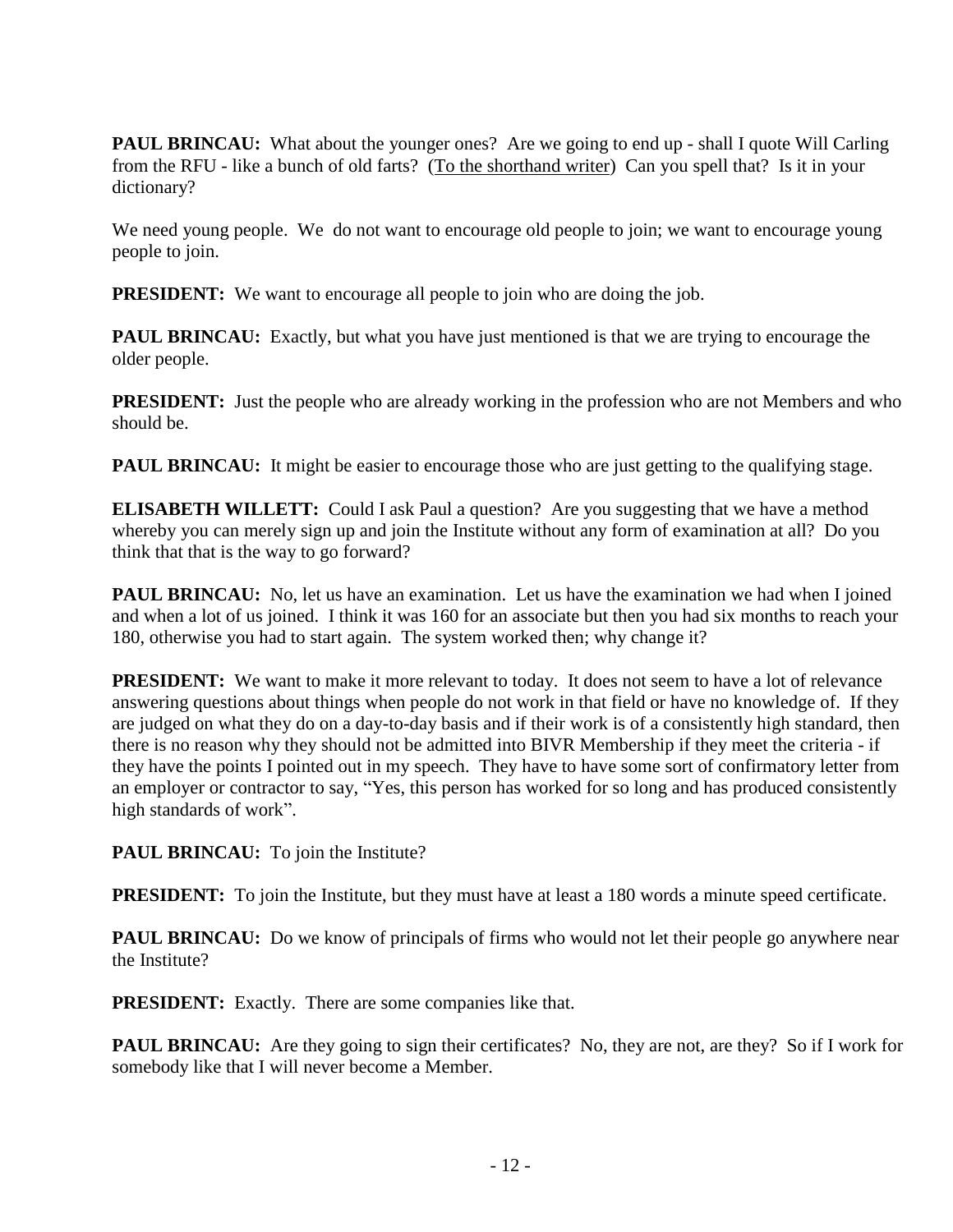**ANDREW HOWELL:** You have to make a start somewhere though don't you? You have to say "We are a professional body. This is our lowest benchmark by which we will let people work."

**PAUL BRINCAU:** Let the lowest benchmark not be too high.

**ANDREW HOWELL:** It is not high. In America 225 words per minute is the minimum. I think that that is not even fast enough.

**PAUL BRINCAU:** Unless you start people joining the Institute at the earliest opportunity that they can they are never going to join. Once they have set up they can go out and do a job where they don't need to be members and wear a badge and whatever they have to do. They are not going to join.

**SUSAN HUMPHRIES:** Could I interrupt you a moment? What I am getting from you now is all negative and I do think we need to focus on the positive.

**PAUL BRINCAU:** Yes because it has all been positive, so we have to have some negative otherwise everything is tickety-boo.

**SUSAN HUMPHRIES:** Why do we need negatives?

**PAUL BRINCAU:** It is not.

**SUSAN HUMPHRIES:** Why do we need it?

**PAUL BRINCAU:** Because you have to test the waters. You have to be a devil's advocate otherwise everything is great on the Institute. It isn't, is it?

**SUSAN HUMPHRIES:** If you are negative you drag people down. You don't give people confidence and say "Come on, okay. Come in. One-eighty great. How about trying 200? You'll be good at that."

**PAUL BRINCAU:** Yeah, come in and then try 200 and work up your speed.

**SUSAN HUMPHRIES:** But you are saying they are never going to do this; they are not going to do that.

**PAUL BRINCAU:** Because it is true, honestly.

**PRESIDENT:** You said you were not going to wear a badge, but I have seen you wearing a badge with your name and your photograph on. You wear one all the time.

**PAUL BRINCAU:** No, that is me.

**PRESIDENT:** You have a badge at the GMC.

**PAUL BRINCAU:** No, that is not a badge that is a thing that gets me through the doors.

**PRESIDENT:** I know it is; it is a pass, but you still wear it.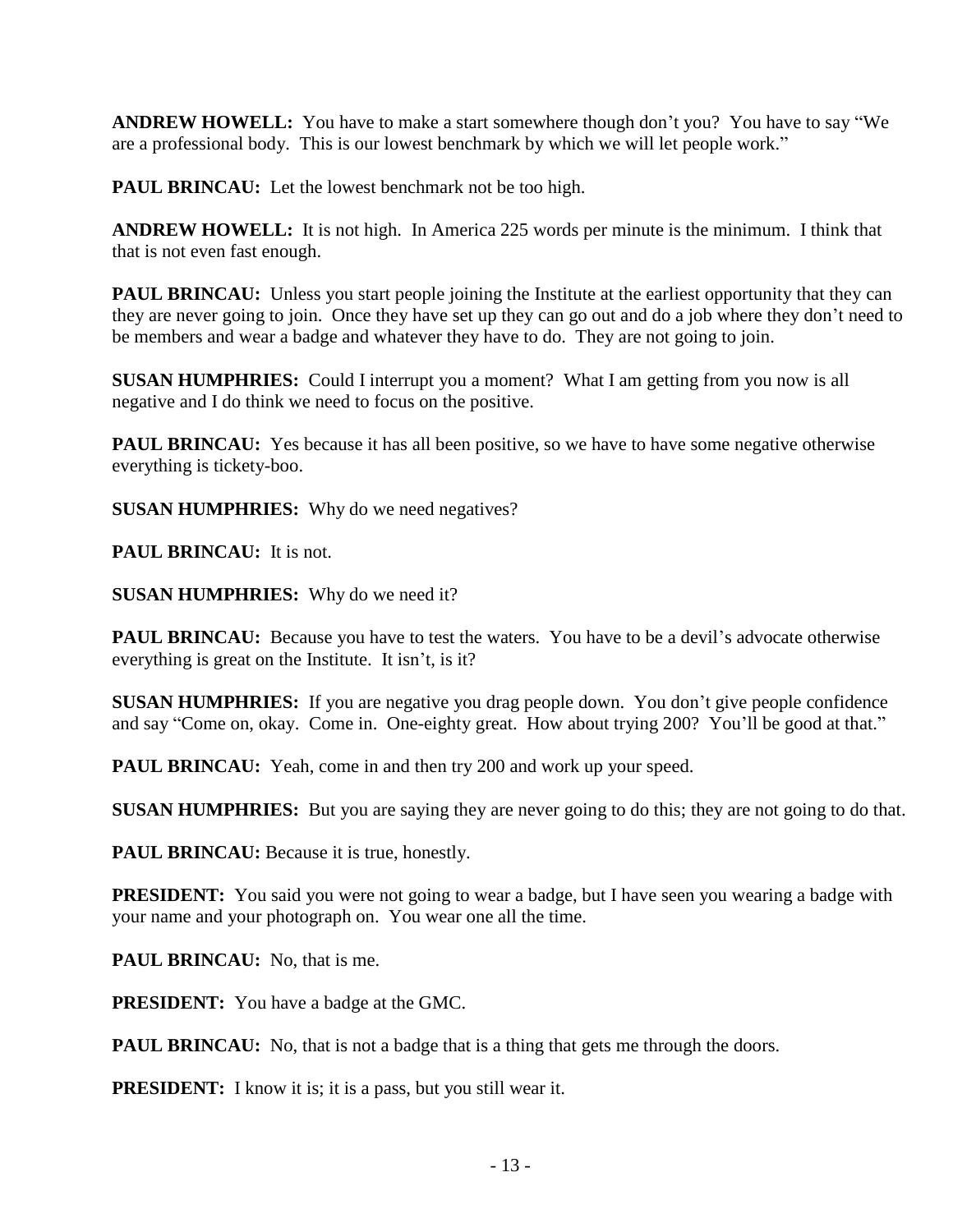**PAUL BRINCAU:** Yeah, I have to click it. That is why I wear it.

**SUSAN HUMPHRIES:** It is an ID card.

**PAUL BRINCAU:** Yeah, but...

**SUSAN HUMPHRIES:** It has got your name on and your photo.

**PAUL BRINCAU:** That is a security pass not a badge.

**SUSAN HUMPHRIES:** Sure.

**PRESIDENT:** It will be the same sort of thing.

**PAUL BRINCAU:** We are now talking about silly little things. Really what I started by saying was that we are putting the threshold too high. That is all. Thank you very much.

**PRESIDENT:** You think the bar is too high on the criteria?

**PAUL BRINCAU:** I think it is if we are trying to encourage people to join the Institute. I mean I have never seen so many people as I see today at an AGM even though I think half of them left after lunch, because there were more people at lunch that came in.

**SHERYLL HOLLEY:** I just want to flag up that STTRs coming in, not all of them start doing transcript work. You can train at home; you can do different sorts of training. To set the bar at one or two years' proven work has to be slightly different for STTRs in that maybe a deaf client can give them a reference because they will not necessarily be in a court situation or in a situation where they will be consistently producing transcripts.

**PRESIDENT:** As I understand it, you do not produce transcripts at all, do you?

**SHERYLL HOLLEY:** No, not unless it will be a first-draft transcript after maybe the end of a meeting, but it is never a fully verified verbatim transcript. That may need to be altered.

**MICHELE SOWERBY:** Are you saying that you are scrapping the test? You are not saying that you are scrapping the test altogether --

**PRESIDENT:** No.

**MICHELE SOWERBY:** -- because new people will have to take the test anyway.

**PRESIDENT:** No, we are not scrapping it. We just wanted to give it a fresher look, a bit of an overhaul basically.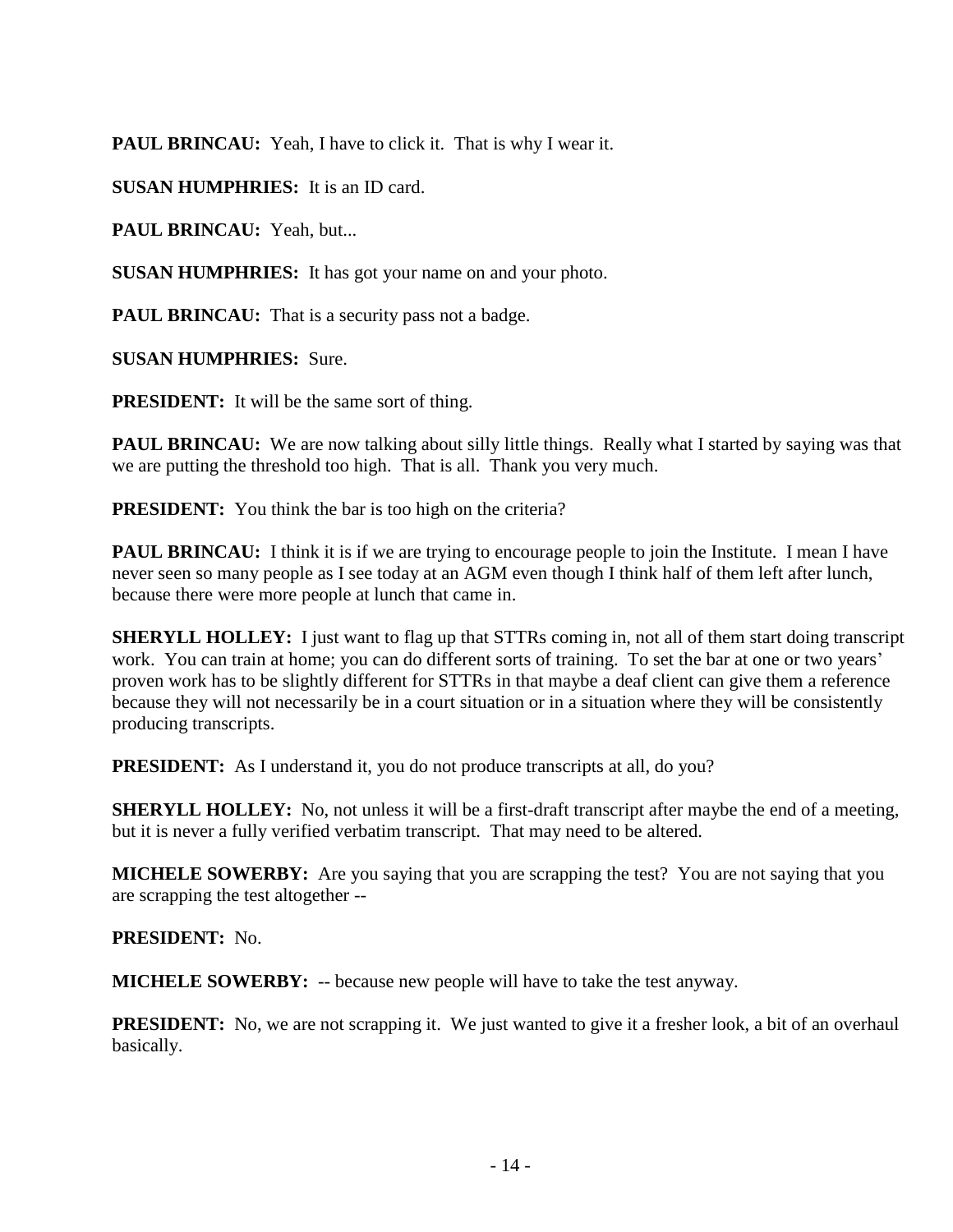**MICHELE SOWERBY:** If you are in a job where you do not produce a transcript regularly, could there just be a requirement that you sit the test still?

**PRESIDENT:** It is an interesting idea.

**IAN DAWSON:** It seems to me that there is a gap. This follows on a bit from what Paul said and what Michele has just said. I am a student at the moment so I can join as a student member. Once I hit my 180 then presumably I have to lose my membership for a year or a couple of years until I can have the approval from the employer.

**PRESIDENT:** I see what you mean.

**IAN DAWSON:** There is a gap.

**PRESIDENT:** We have not discussed all the details of cases like yours. That is a good point. Thank you for raising that.

**ANDREW HOWELL:** The big competitor beginning with "M", who has an awful lot of work, I know has a very good training course. What are their minimum speed requirements? I think that BIVR should at least equal those. If other firms are training lots of other stenos then BIVR's minimum requirement should at least be equal to those, if not better.

**PRESIDENT:** I do not know. I would not know what they were.

**KAREN McDONALD:** I don't know that Merrills are going through stenograph training any more. There are no more trainees as far as I am aware.

**PRESIDENT:** Does anyone know?

**LOUISE FRITH:** I have tried to look recently on the internet. I am a student by the way; I am not a full member of the Institute and do not know whether I am allowed to speak. I have looked at them recently on the internet and have not been able to find any trace of them.

**KAREN McDONALD:** No, I don't think here is a training programme.

**RACHEL BUTTERLY:** I am not a Member. At Merrills 160 is their minimum for Crown Court work and 180 is their threshold for realtime. But it ranges from 180 to 220 in the test. And they are not having anyone trained this year. They did last year but not this year, so there are no new trainees this year.

**JEAN GOUGH:** I am just thinking about the idea of having a photograph on your membership card. It is more of an awareness-raising exercise if the identification photograph was introduced and people wore those badges or even just put them on the table so that people could see them. Clients will then become more aware of BIVR.

**PRESIDENT:** That is the idea.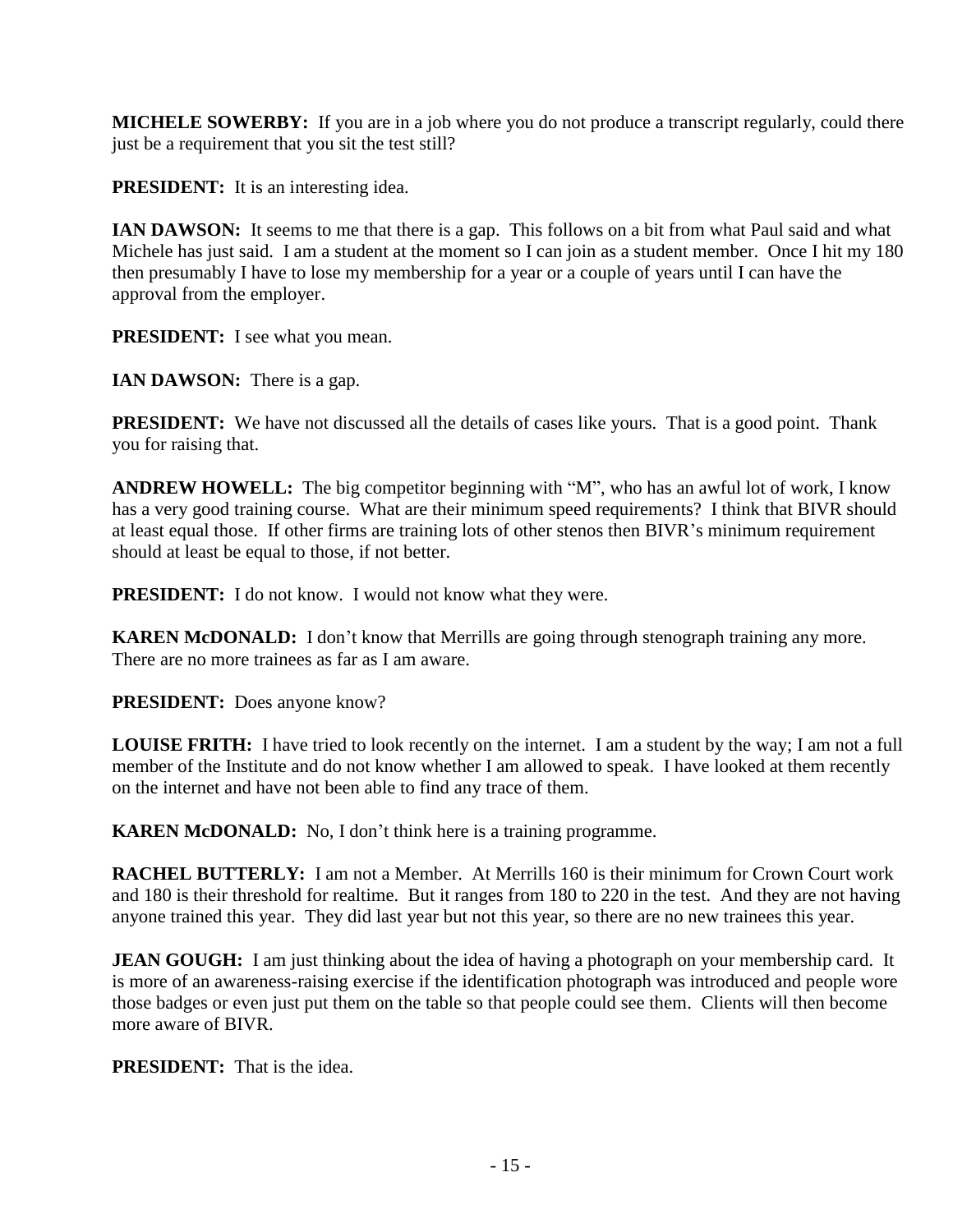### **JEAN GOUGH:** I am just wondering whether it ---

**PRESIDENT:** It is to raise the profile.

**JEAN GOUGH:** Yes. I wonder, if that is the case the existing associateship and membership categories and the exams that have been held up to now will hopefully become more relevant again. They have lost their relevance simply because associateship and membership is no longer required to work in court. That is where they were important. You had to be accredited to work in the court situation. Personally, I feel that asking for the two years' evidence of consistently good work is quite a tall order to ask of people to come into BIVR.

#### **PRESIDENT:** Thank you.

**CAROLE TASKER:** You could have something like this (indicating name plate) that you put on the desk in front of you that says "Carole Tasker, BIVR" with a nice logo or something.

**PRESIDENT:** Good idea. You carry it around with you wherever you go. That is another option. Then it will become apparent to lawyers and goodness knows who else that there is a difference. They will start questioning what that difference is and then we can make them more aware.

**CAROLE TASKER:** They may notice that more than a badge around your neck.

**PRESIDENT:** Exactly. That is a good idea. It is all pause for thought.

**JILL MASON:** If people did not want to wear a photograph, have you thought about having, say, an enamel badge with "BIVR member" on it - a lapel badge that you could wear anyway?

**PAUL BRINCAU:** I second that.

**JILL MASON:** Having something else like a card is a good idea. Photographs are a good idea, but just something that people might feel more comfortable wearing. Somebody could wear it or somebody could put a card up. You cannot cover every eventuality, can you?

**PRESIDENT:** We need something visible whatever we have.

**SHERYLL HOLLEY:** I don't know whether anybody has thought of it. You see my laptop is on the table. I wonder whether there is some kind of marketing folder, clip that you can put on the back of your laptop that says who you are, and, you know, if you want to book services, BIVR, AVSTTR,\*\* whatever. I am just wondering whether anybody has designed anything like that.

**MARY SORENE:** I can tell you they have. They have got them in America. As your laptop is open, so any advertising - some people have just got photographs of their children on it, but you could obviously put an advert on it.

**CAROLE TASKER:** Do you know what I'm going to say?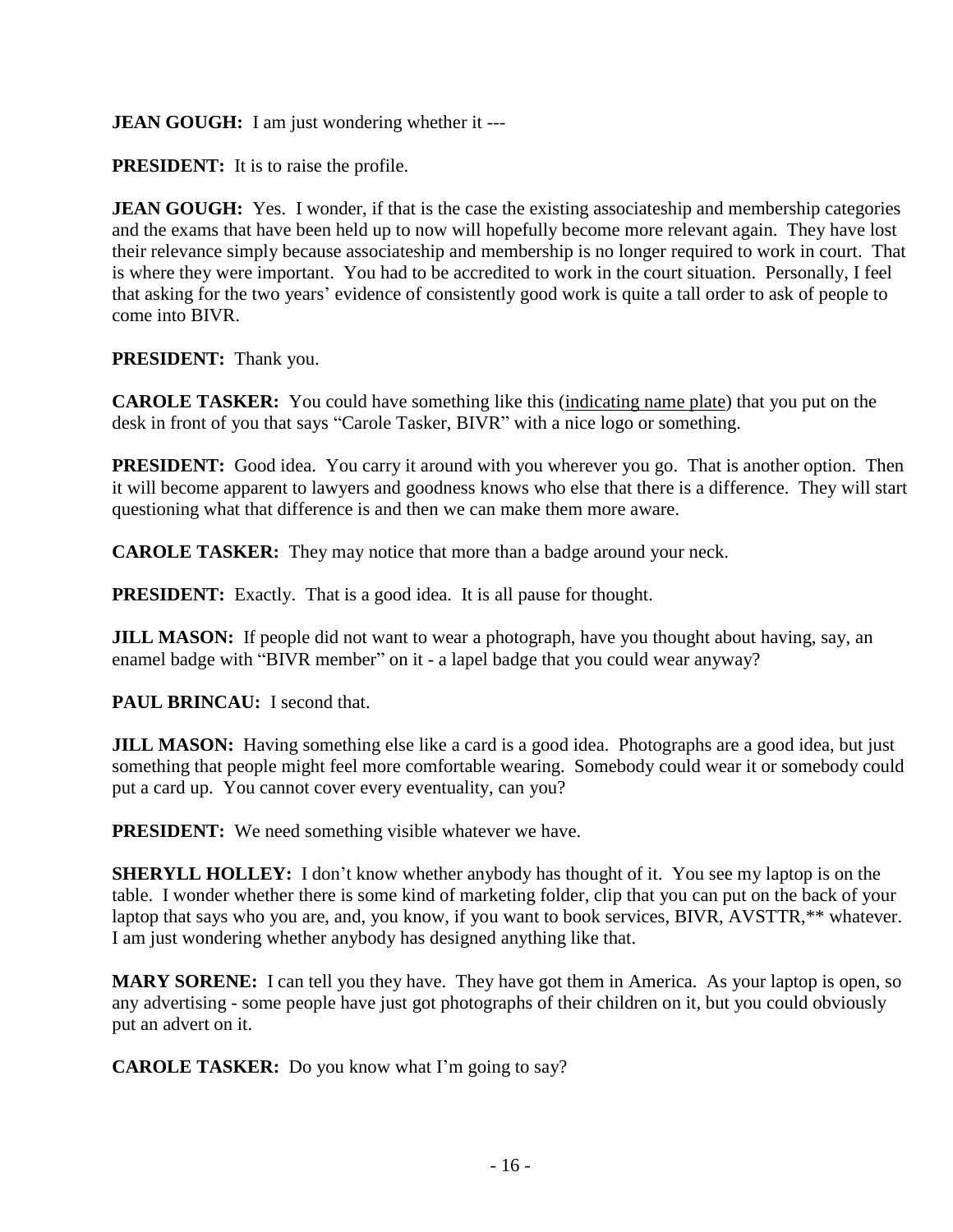**PRESIDENT:** No, go on Carole.

**CAROLE TASKER:** I'm a pen writer: I don't have a lop top! (Laughter)

**PAUL BRINCAU:** A tie with BIVR written on it would look very nice, like clubs do. I don't want to compare BIVR to a rugby or football club, but there are... Did you mention these nice badges that you wear like Members of rugby football clubs and so on on the lapel? A tie would be nice. I mean all right the girls might not want to wear a tie. I will wear a tie.

**ANDREW HOWELL:** They will only sell three ties; it is really not worth making them.

PAUL BRINCAU: I will pay for it as well!

**CHRIS ARMSTRONG:** This (indicating BIVR membership card) is a copy of what I am assuming we all have. Would it not be possible to have a safety pin type fixture on the back?

**PRESIDENT:** And wear it.

**PAUL BRINCAU:** A safety pin? The same as the security badge. We already wear this.

**CHRIS ARMSTRONG:** We already have this.

**PRESIDENT:** We have, but it needs to be more visible. It is in my purse and I never get it out. We need to start wearing some sort of visible sign that we are Members of a professional body. That is my message really.

**CHRIS ARMSTRONG:** And mine. I constantly carry mine and very often I am asked, and it goes straight down on the table.

**PRESIDENT:** People have asked you for your accreditation?

**CHRIS ARMSTRONG:** Yes.

**KAREN YOUNG:** I have been asked for mine as well – recently at Linklaters.

**CHRIS ARMSTRONG:** American lawyers very often do on depositions. And it is always with me if the need is there.

**PAUL BRINCAU:** I do depositions. I have never been asked to show accreditation, so, you know, you get the odd people, probably lawyers who have never done a deposition and they are told to check their stenographers. I am beginning to wondering, because we are putting a lot of emphasis on these badges, do you think that people will notice?

**PRESIDENT:** Yes, because they will notice the people without them and question who they are.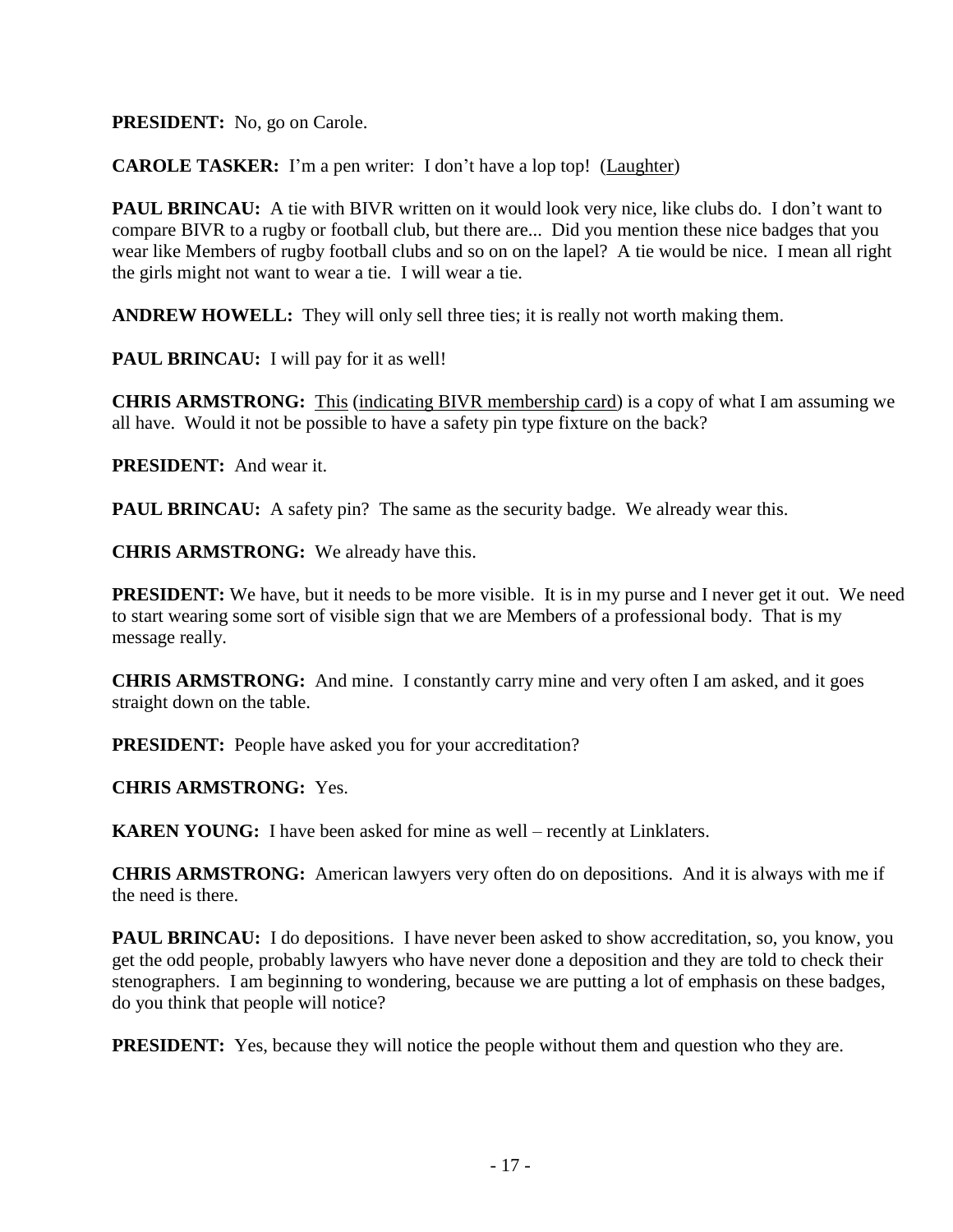**KAREN YOUNG:** Because, can I just say, that - without mentioning the firm in question - a particular firm is using so-called shorthand writers who quite clearly are not shorthand writers.

**PAUL BRINCAU:** We all know that.

**KAREN YOUNG:** That is where it comes into play

**PAUL BRINCAU:** I know that. All I do when I go to do a job somewhere where they have never seen me before, they say "Who are you?" I say "I am the shorthand writer". They say, "You sit there". They never say to me "Can I see your accreditation?"

**KAREN YOUNG:** But actually if the NMC - and I cannot think of the other one - knew that they were not using properly trained writers they would be in breach of their contract, so it might bring that to light.

**PAUL BRINCAU:** But they never ask. That is the problem.

**JEAN LUKINS:** Maybe we should challenge them.

**PRESIDENT:** They want the BIVR signature at the end of the transcripts.

**PAUL BRINCAU:** Actually that is what I do. I always sign the transcripts with "BIVR" underneath. That is good so whoever sees the transcript will know and maybe if they see one without they will question it. That will probably have more force than all we have been saying now about badges, ties, hats or whatever we are going to wear.

**PRESIDENT:** I think if we can enforce it it is just a makeweight really.

**PAUL BRINCAU:** If everybody signed their transcripts and put BIVR underneath, when people see transcripts that are not signed BIVR, they might say "Who did this transcript?" Or "Why is this not signed? This is not right".

**ANDREW HOWELL:** Could I add something to that, Paul? Often a certain company, which I shall not mention again, takes that off the page. They take it off the end of the transcript.

**KAREN YOUNG:** Yes.

**ANDREW HOWELL:** So once you have sent it to them it has gone.

**PAUL BRINCAU:** Actually our firm does not. Whenever I see a transcript, just to remind me if I have done the job before, I always turn to the last page and if I have done it I see my name, so they do not.

**PRESIDENT:** We did go though a spell when people were putting on that they were members of BIVR when they were not just so they were complying with contractual regulations.

**JEAN GOUGH:** One thing I have noticed with a group of professionals I work with, the Association of Lip Speakers, is they have really been trying to raise people's awareness of lip speaking. Whenever I see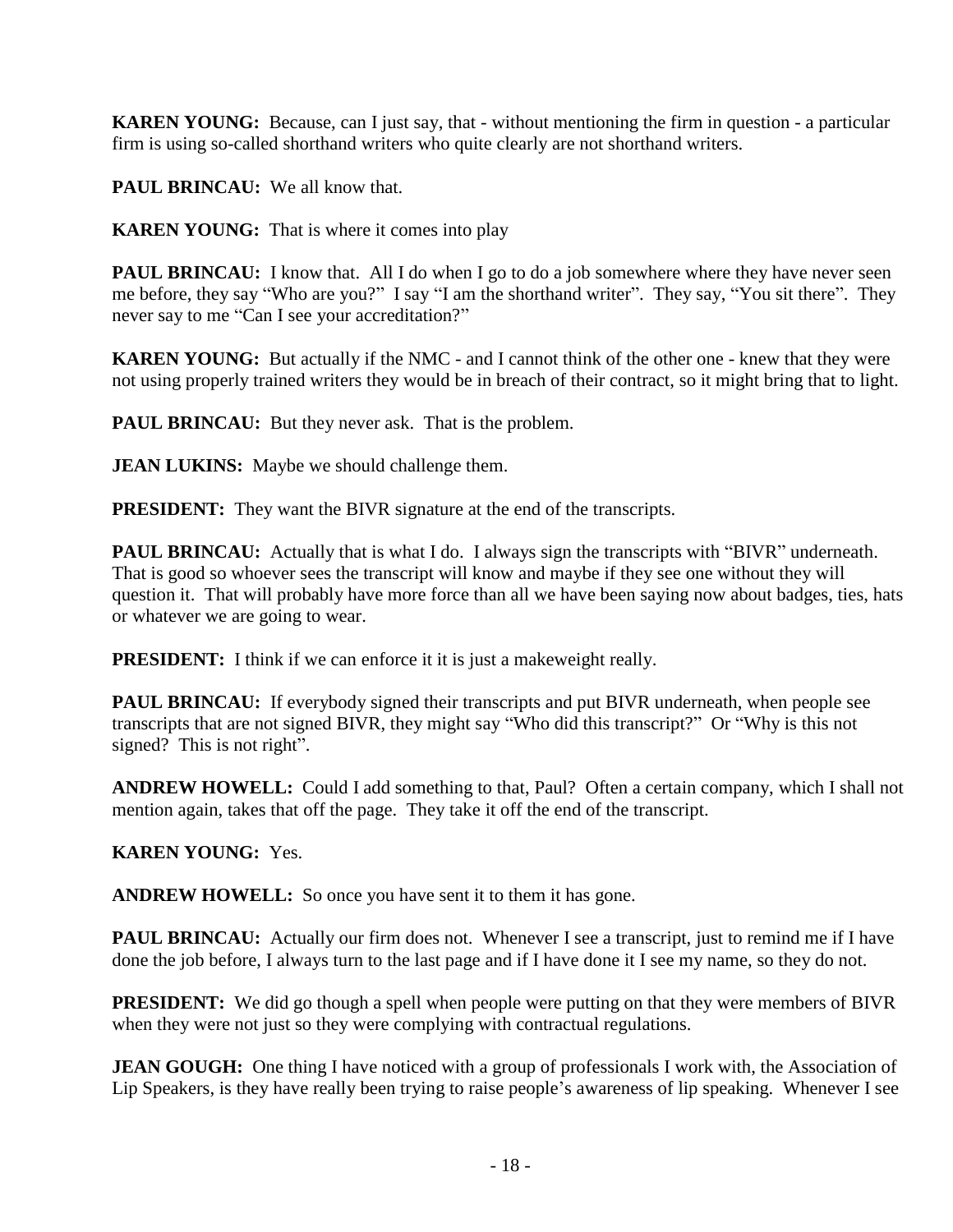a lip speaker in any sort of event they always will have a badge saying "Member of the ALS", Association of Lip Speakers. I think it is a very effective tool. Even if we did not have a photograph, I think to have a badge with BIVR on it and the person's name would be good.

**PRESIDENT:** Yes, okay.

**PAUL BRINCAU:** Is it going to work in a firm where there are people, for example the firm some of us work for, some of whom are Members and some who are not? If I start walking around with a badge and my name on it, are the others going to say to me "Hang on, what are you up to?"

**PRESIDENT:** Hopefully they will say "I am going to join too".

**PAUL BRINCAU:** No the next thing is you get is a phone call from up the top saying "Will you stop wearing the badge?"

**PRESIDENT:** They cannot stop you from wearing a badge.

PAUL BRINCAU: Yes. They can not give you any work, can't they?

**JILL MASON:** Conversely some firms only want to give work to people who are BIVR Members and do not want to give it to anybody else, so it probably would balance out.

**PAUL BRINCAU:** The same way, you know, you get phone calls saying "Could you slow down with your transcripts please because there are some others who are doing the same as you who cannot produce it as quick as you?"

**PRESIDENT:** I cannot imagine a firm ever saying that

**PAUL BRINCAU:** Yes, they do.

**ELISABETH WILLETT:** I must say I do agree with Susan. Paul, you are being very negative about everything.

**PAUL BRINCAU:** Please, that ---

**ELISABETH WILLETT:** Just let me have a go; you have had a long say. I do think you have said a lot this afternoon and I think that when you get home tonight you should take the time and write in - and it will be the first time probably we have heard from you - with all the suggestions because the Council goes on year after year talking. We come here and we do not really know what you want. You have obviously been thinking about this for a long while.

# **PAUL BRINCAU:** I have not.

**ELISABETH WILLETT:** I suggest you write in to whoever is next year's president and say, "Why don't you do this? Why don't you do that? And I will come on the Council for meetings so I can help you think about these things" because you never put yourself forward for the Council, do you?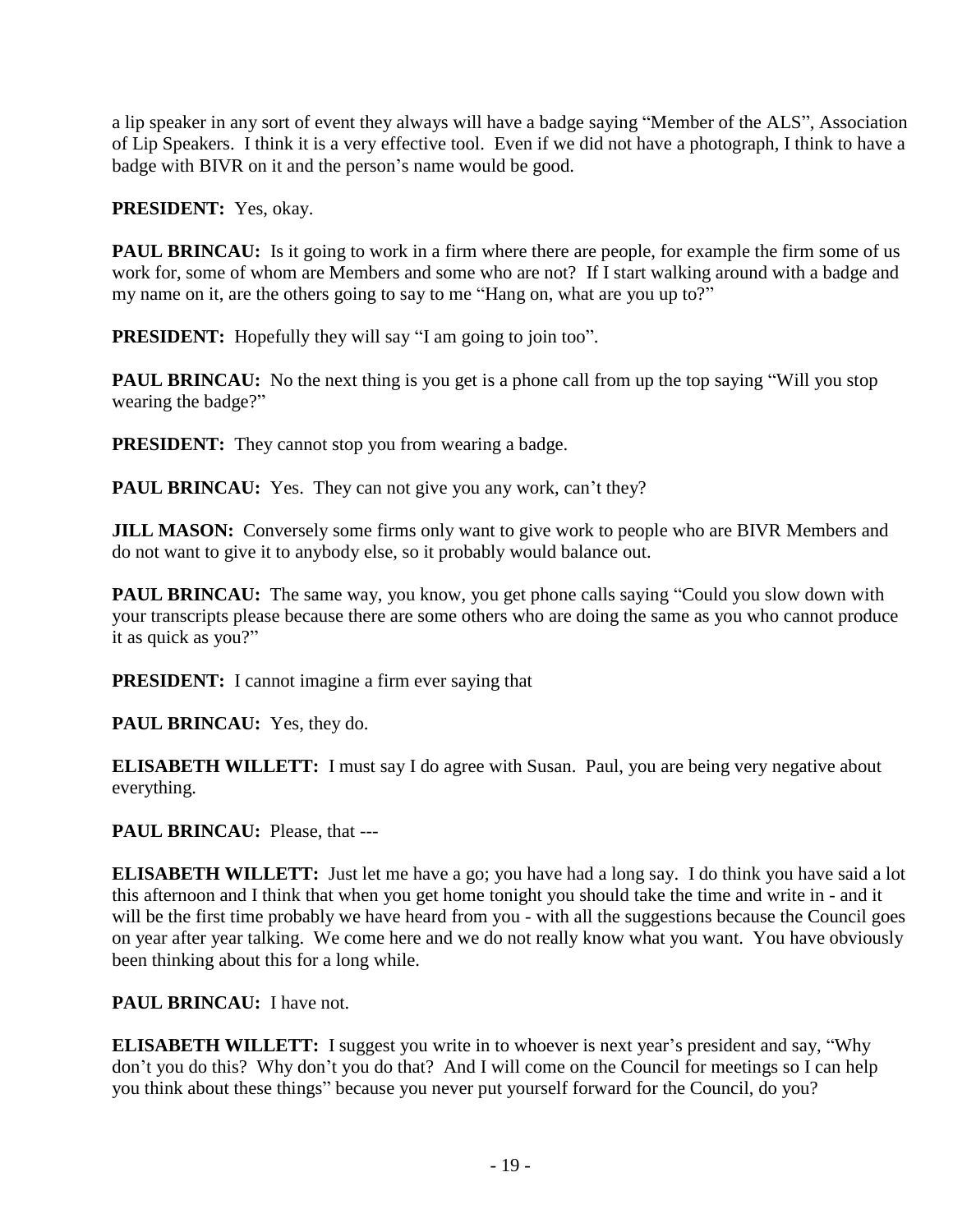**PAUL BRINCAU:** Actually I was going to suggest that we should have younger people on the Council.

**ELISABETH WILLETT:** They are coming into the profession, dear. And - to use your words - until they do you are stick with us oldies.

**PAUL BRINCAU:** We should have minutes of the Council meeting to see what is going on. Then we can contribute.

**ELISABETH WILLETT:** We do minutes but they are private and confidential.

**PAUL BRINCAU:** They should not be.

**ELISABETH WILLETT:** We sometimes have to discuss individual cases.

**PAUL BRINCAU:** Yeah, but certainly things which are to the benefit of the Members should come down to us. I don't try to stifle debate.

**ELISABETH WILLETT:** They do in the newsletters.

**PAUL BRINCAU:** That is no good. We want to see what is going on in the meetings.

**PRESIDENT:** If there is no other issue to raise, can I call on Mary to give us the Treasurer's report please?

**TREASURER:** The report and accounts, which have already been distributed by email and on the website, but if anybody would like a copy? (Same distributed) It is a question of whether you have any questions that I can answer you on the accounts. Other than that for you to approve them so we may move on to if the next bit. Does anybody have any questions on the accounts? No questions on the accounts.

**PRESIDENT:** Are the reports and accounts adopted?

**TREASURER:** Could we have a proposer please? Jean Gough proposes. Could we have a seconder? Carole Tasker seconds. Thank you. Are they approved? (Show of hands) That is agreed.

**PRESIDENT:** We know move on to election to the council. We have had no nominations for the vacancies, but if anybody feels the need to become a council member...

**KAREN YOUNG:** Could I nominate someone? Could I just look to see if she is quite happy? I would like to nominate Leah Willersdorf to the Council, but I just want to check if I still have a life home! (Laughter)

**SECRETARY:** They are co-opted this year. They have to be nominated and elected next year, but we welcome them to be co-opted. (New president elected)